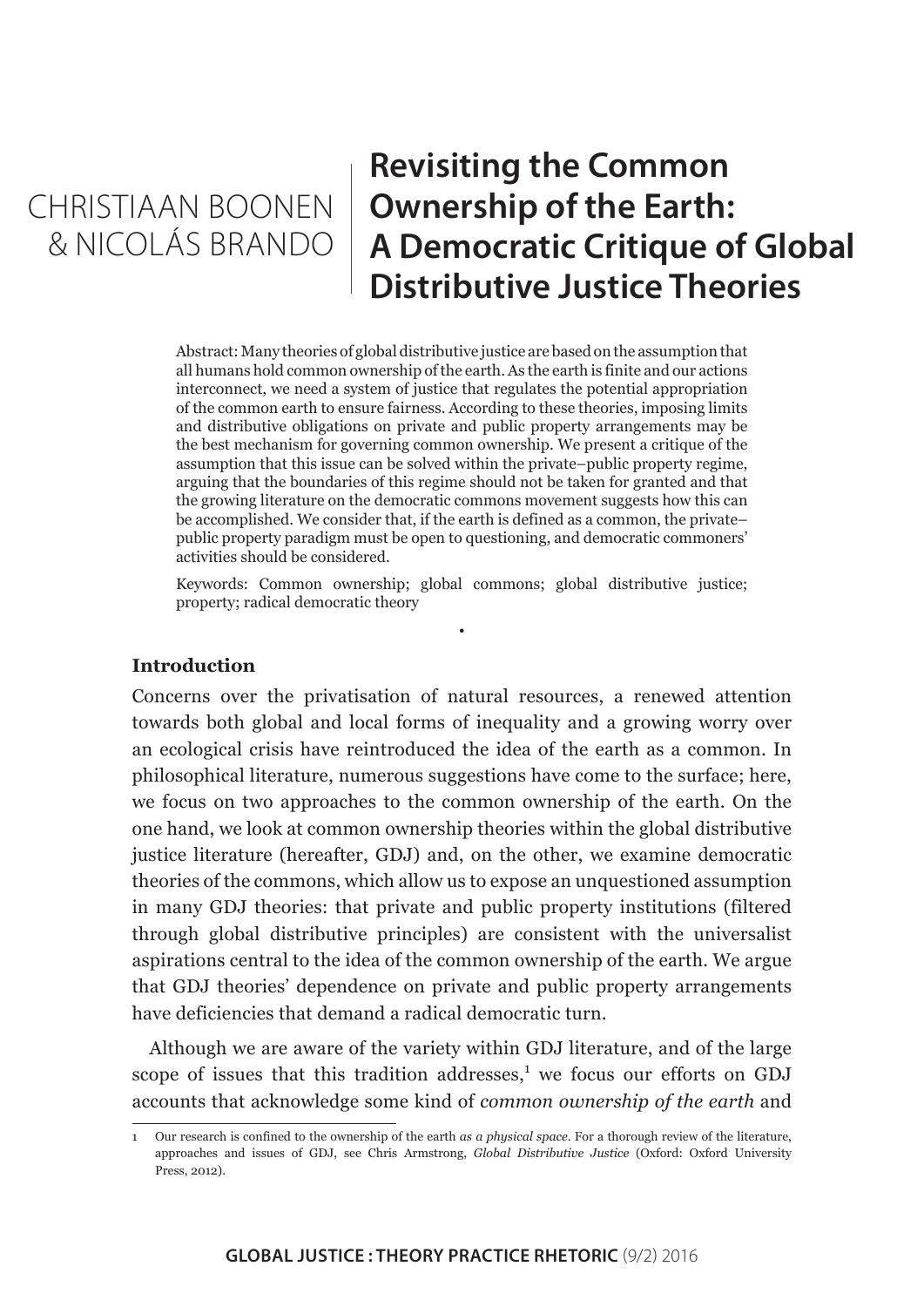examine their shared assumptions regarding how private–public property arrangements can overcome global collective action problems. These theories share the belief that some kind of commonality exists in our ownership of the earth. We consider how common ownership is justified in this literature, what principles follow from this justification and how it arrives at some kind of private/public property arrangement to solve the problems arising from common ownership.

Section II introduces the common ownership of the earth in GDJ. It looks at the justification for common ownership, what problems arise from conceiving the earth as a common and the implications for potential governance mechanisms. GDJ proposes to govern common ownership by adjusting private and public property regimes and ensure a fairer distribution of the earth's benefits and burdens. Section III presents our critique of the GDJ's dependence on private and public property. First, we uncover a shared characteristic of private and public institutions of property: their *monological* nature. Then, we show that this particular feature leads to a series of democratic deficits. By radical democratic standards, monological property institutions fail to foster democratic conflict and participation and cannot fully counter domination. This implies that GDJ theories fall short of their own universalistic aspirations by exclusively relying on monological property arrangements. Finally, we show that the democratic commons movement could play a vital role in confronting monological property arrangements and thus help remedy some of the normative difficulties that emerge from these arrangements.

#### **Common Ownership in GDJ**

## *Justification*

The justification for the common ownership of the earth in GDJ stems from three broad assumptions regarding the human condition and its relation to our planet: (1) the space and goods of the earth are necessary for human survival; (2) this survival is morally relevant; and (3) as the earth exists without human interference, no human has any prior claim to any of its spaces or resources.<sup>2</sup> This puts humans in a special relation with their environment: although everyone has a natural claim to subsist, no one has a prior claim over the resources required for this subsistence. We call this the *common ownership condition*. Throughout this paper, we consider this condition to be an unavoidable fact of the human relation to the earth.

The *common ownership condition* imposes restrictions on the earth's

<sup>2</sup> Mathias Risse, *On Global Justice* (Princeton, NJ: Princeton University Press, 2012), pp. 113-114. For Risse's full account of common ownership, see Chs. 5-10.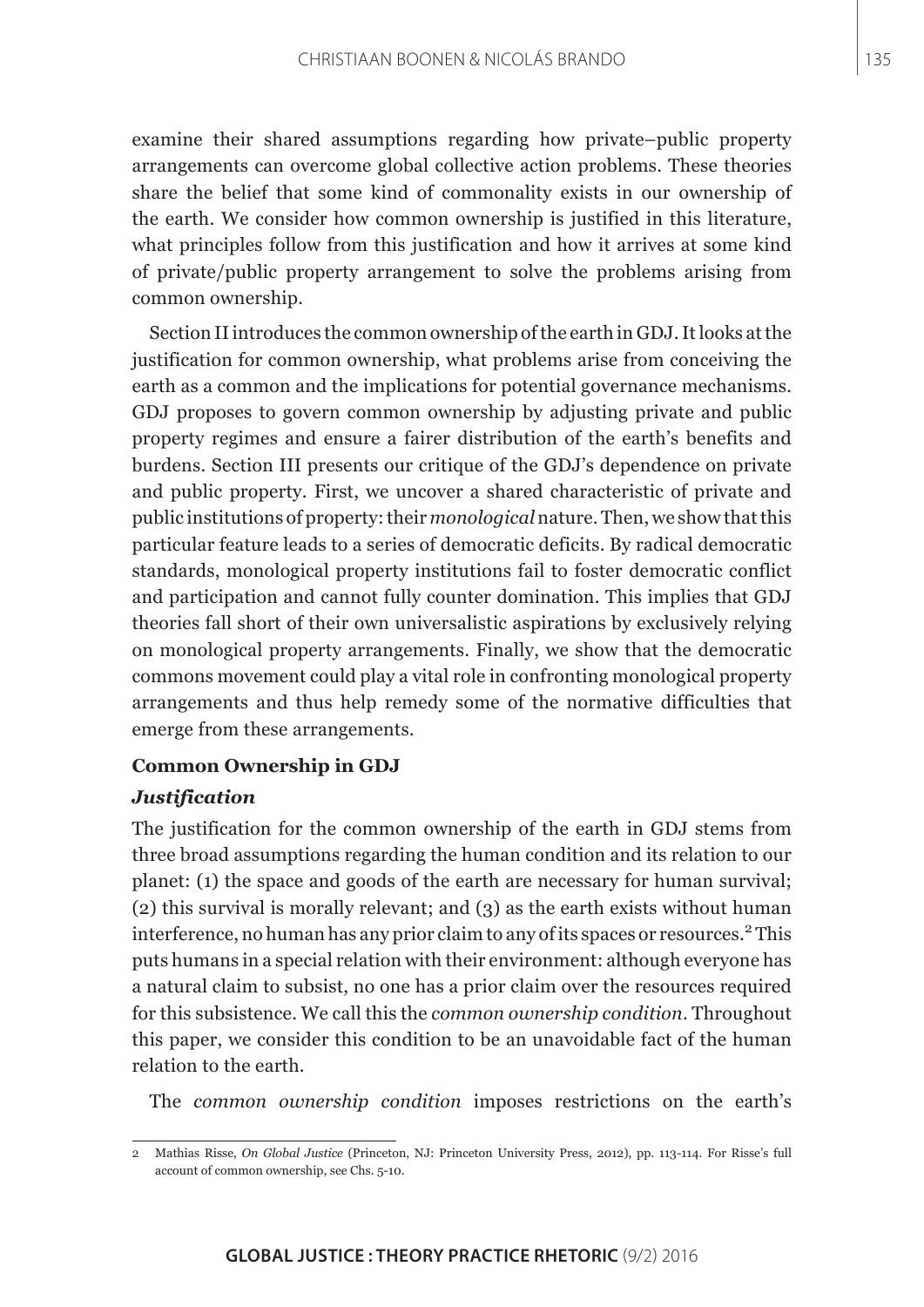potential use and occupation. We all have an *equal moral entitlement* to the earth, and, in case of rivalry in its consumption and occupation, it is necessary to have an authority that defines the rules and boundaries of the occupation and the use of the commons. This implies that all humans stand on *equal* grounds in relation to the earth and its benefits.<sup>3</sup> Humans are inevitably entrapped on a finite and rivalrous planet on which everyone depends for subsistence. As interaction and contact among humans is unavoidable, and because the earth's occupation and use are inevitably rivalrous, we have a duty to establish a system of justice that ensures both compliance with common ownership conditions and the protection of everyone's entitlement to survive.<sup>4</sup>

Mathias Risse offers the most thorough justification for egalitarianism in common ownership. According to him, all humanity stands on an equal political status regarding common land and resources, thus leading to two principles:

First, each person, independent of her actions, has a natural right to use original resources and spaces to satisfy her basic needs, and second, in conflicts with any further entitlements with respect to these resources, this natural right has priority.<sup>5</sup>

With his account of natural rights, Risse intends to ensure that each individual has the opportunity to access the goods and spaces required for human subsistence. This account defends each individual's equal status with regard to the common earth and protects the equal opportunity required to access what each needs to survive. According to Risse, each individual either has a direct right to use and occupy the commons required for subsistence or to live under alternative property regimes that ensure that everyone has the opportunity to satisfy basic needs.<sup>6</sup>

The inevitable rivalry of our planet and everyone's entitlement to satisfy their basic needs will lead to an unsustainable ecological crisis if a system of rules and boundaries that can regulate individual entitlements over the common is not established. Thomas Hobbes noted this centuries ago in his depiction of the state of war we would live in if we did not have rules over the un-owned earth. This concern is still alive in present theories: neither the philosophical and social nor the scientific literatures consider that an open-access regime for common

<sup>3</sup> Two different roads lead to this conclusion: the idea of *natural rights*, stemming from the Lockean/Grotian traditions which ground both libertarian and non-relational liberal egalitarian theories and the Kantian /Humean traditions that justify equality through *interaction*.

<sup>4</sup> Armstrong (2012), pp. 25-30.

<sup>5</sup> Risse (2012), Ch. 6, p. 115.

<sup>6</sup> Risse (2012), pp. 110-115.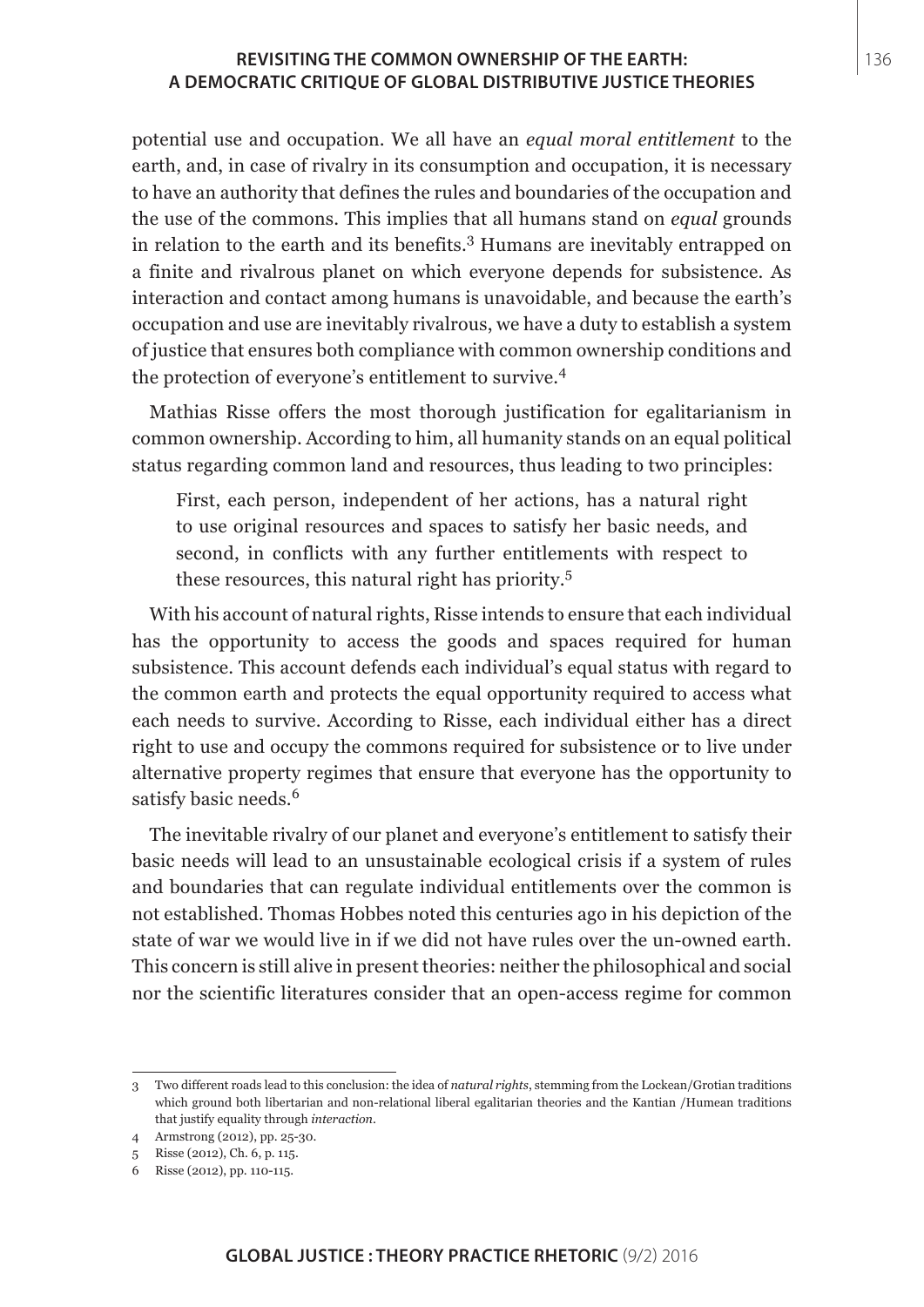goods would be sustainable without proper regulations and governance.<sup>7</sup> Thus, GDJ theories argue that boundaries between one individual's natural right of subsistence, the external non-appropriated world, and another individual's same right must be established. An inevitable need exists for some type of property arrangement that fixes the boundaries between each individual's entitlement to use and occupy the commons. Any arrangement must serve 'the society's socioeconomic purposes in a reasonable way while remaining consistent with original ownership rights.'8 Thus, commonality and subsistence can find balance in a condition of rivalry and interconnectedness through the institution of *property*. 9

#### *Appropriation and Distribution*

To ensure that rivalry does not conflict with the sustainability of the commons and that the equal entitlement of all humans to the common earth is respected, a property arrangement that balances rivalry and equality is needed. However, nothing has been stated about the *type* of property required to deal with this issue. Apart from the open-access regime, which we argued above, cannot sustain the original commons, three alternative property arrangements are considered: private, public and common ownership. GDJ theories have considered both *private* and *public* forms of property as ways to 'solve' the common ownership condition. We briefly note some instances where GDJ concedes to common property arrangement within the proposals, and a detailed analysis of this alternative is considered in the final section.

Among the GDJ theorists, the most relevant justifications for *private* appropriation of the common earth come from the (left-) libertarian tradition.<sup>10</sup> As a matter of definition, left-libertarians agree to some kind of *egalitarian* ownership of the earth and its resources which stems from everyone's equal noprior-entitlement to the external world.11 Left-libertarians intend to justify each individual's use and occupation of the common while respecting every other individual's equal (non-)entitlement. They argue that *private* appropriation of the common is an inevitable consequence of each individual's labour and right of self-ownership: an individual's work on the common implies an *appropriation* of the common, thus turning it into private property.12 However,

<sup>7</sup> Risse (2012), pp. 115-119; Michael Otsuka, 'Self-Ownership and Equality: A Lockean Reconciliation', *Philosophy and Public Affairs* 27 (1998), 65-92. In social scientific literature, Garrett Hardin, 'The Tragedy of the Unmanaged Commons', *Trends in Ecology & Evolution* 9/5 (1994), 199; Elinor Ostrom, *Governing the Commons. The evolution of institutions for collective action* (Cambridge: Cambridge University Press, 1990), Ch. 3.

<sup>8</sup> Risse (2012), p. 104.

<sup>9</sup> Jeremy Waldron, *The Right to Private Property* (Oxford: Clarendon Press, 1988).

<sup>10</sup> Peter Vallentyne and Hillel Steiner (eds.), *Left-Libertarianism and its Critics* (Houndmills: Palgrave, 2000).

<sup>11</sup> Peter Vallentyne, 'Introduction: Left-Libertarianism — a Primer' in Vallentyne and Steiner (Eds.) (2000), 1-20.

<sup>12</sup> Vallentyne (2000), p. 10.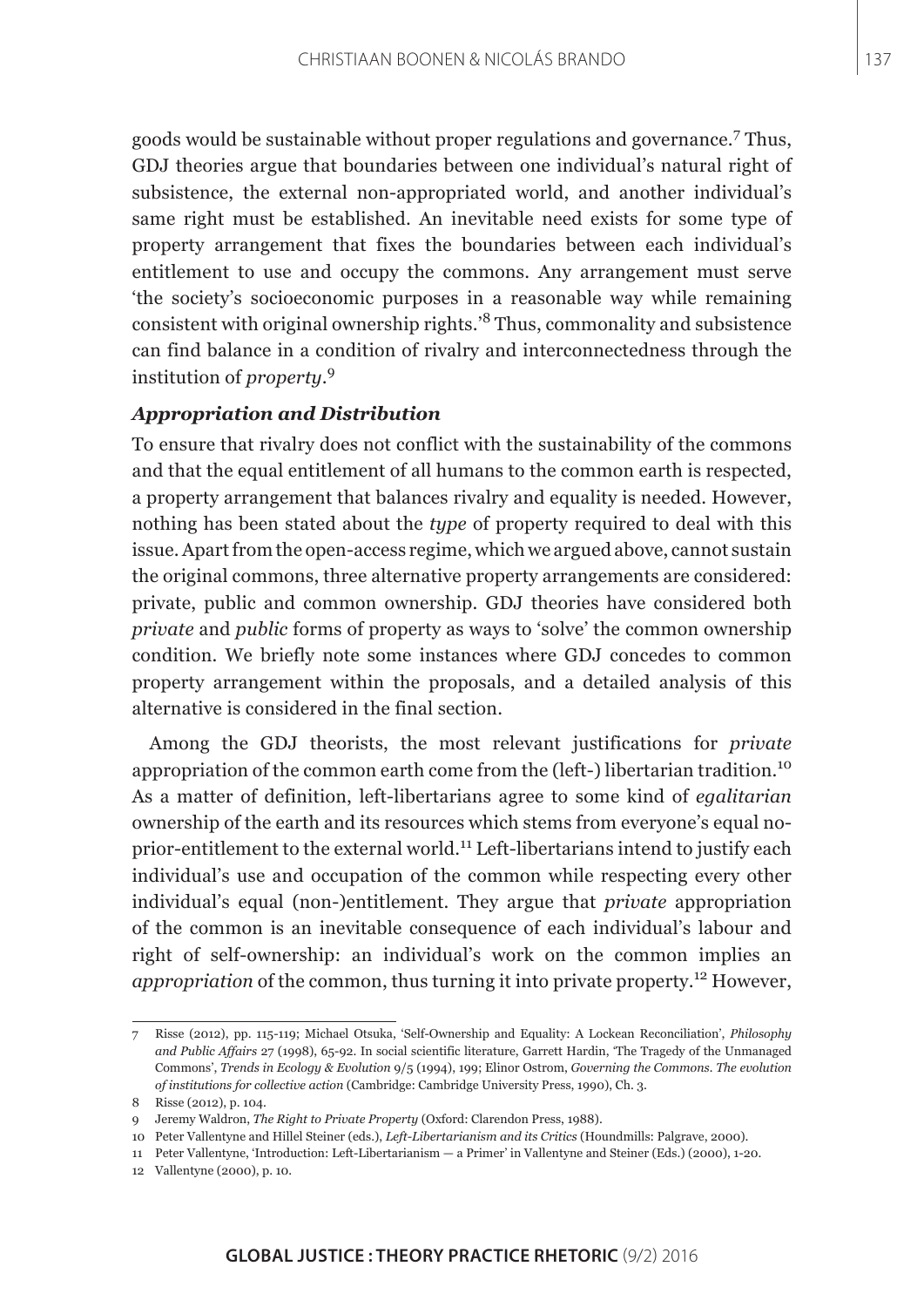because of everyone's equal entitlement to the common earth, this act of appropriation cannot be left unrestrained; a set of rules and constraints on private appropriation must ensure that no one encroaches on another's equal entitlement to the common.

This is known as the Lockean proviso: appropriation is justified as long as enough is left for everyone else to acquire an equally advantageous share of the common.13 The proviso ensures *everyone's* equal entitlement to appropriate by limiting *each* individual's appropriation. Although private property is justified due to everyone's right to themselves and their labour, this right to appropriate is neither permanent nor absolute; it depends on the availability of a resource and the assurance that all those excluded from a privately appropriated good or space have access to an equally advantageous share *or are compensated for their exclusion*. 14 The most feasible way of ensuring *every* individual's use and occupation of the common earth is by limiting *each* individual's use and occupation of it. The central role turns from the private owner to the authority capable of binding and regulating potential appropriation, thus protecting everyone's equal entitlement.<sup>15</sup> The collective control over property rights is defined by justifying *every* individual's right to the common earth as being superior to *each* individual's equal entitlement.

The latter statement paves the way for *public* property arrangements as a solution to the common ownership condition. Although public property is generally linked to *state* ownership, GDJ works are inclined to expand it so that it refers to centrally controlled properties whose benefits are distributed to a community through unilateral actions. For GDJ, public forms of property may be fundamental to ensure the protection of both equality and commonality. If individuals are all equally entitled to have access to the goods required for subsistence, then the protection and provision of these goods by a central authority may be a way to meet everyone's entitlements.16 By limiting private appropriation through the establishment of a public ownership regime over fundamental resources and territories, an authority can ensure that all individuals have access to all common goods through the centralised provision and distribution of public goods.<sup>17</sup>

GDJ theorists defend the Lockean proviso and public forms of property as means to tackle *global* issues. For example, in contemporary left-libertarian theories, the Lockean proviso encompasses the whole earth as a common

<sup>13</sup> For the various contemporary libertarian versions of the Lockean proviso see Vallentyne and Steiner (2000), Part I.

<sup>14</sup> Michael Otsuka, *Libertarianism without Inequality* (Oxford: Oxford University Press, 2003), pp. 11-40.

<sup>15</sup> Waldron (1988).

<sup>16</sup> Thomas Pogge, 'Allowing the Poor to Share the World', *Journal of Moral Philosophy* 8 (2011), 335-352.

<sup>17</sup> Risse (2012), pp. 25-28.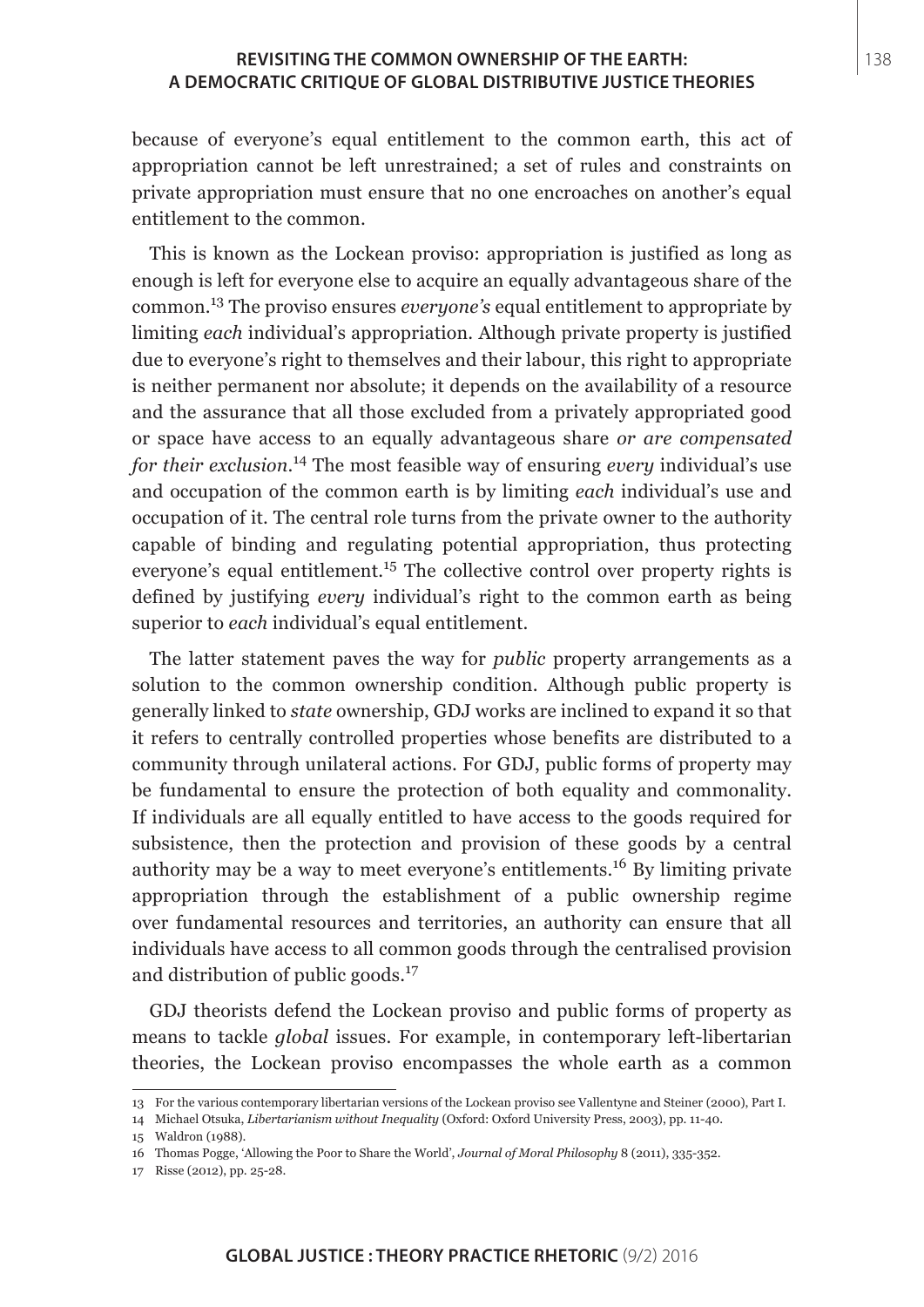and considers all humans as being equally entitled to it and its benefits.<sup>18</sup> Cosmopolitan theories of liberal inclination use the same line of reasoning to criticise states' absolute authority over their territories: for the Lockean proviso to be just, it must apply on a global scale rather than on the morally arbitrary boundaries of states.19 Thus, just as individuals must leave a fair share of the land or resources they appropriate, states must do the same on a global scale.<sup>20</sup> Domestic forms of public property should be bound by the restrictions of the Lockean proviso, and the benefits obtained from the common earth should be redistributed across borders. Thus, any regulative system that intends to ensure a just distribution of the common earth's benefits ought to be established on a *global scale*, considering all humans as equal, rather than relying on an idealised vision of self-sufficient domestic societies. $21$  According to GDJ theories, it is a morally arbitrary fact that some people are born in fertile lands and have easy access to everything required for subsistence while others find themselves (through no fault of their own) dwelling in wastelands where nothing grows in the soil and where access to clean water is difficult or impossible. Thus, justice demands a fair distribution of the benefits obtained from these unequally allocated resources to all humans. <sup>22</sup>

The natural facts of our existence on the earth cannot be avoided; there is no justice or injustice inherent to our biological needs nor to the natural characteristics of the planet we live on; the common ownership condition and the arbitrary configuration of resources across the planet are natural characteristics that are *outside* the realm of justice. According to GDJ theorists, justice or injustice lie in how we deal with this natural condition in our socio-political constructions. The issue arises from our present property regimes which enable exclusions that are even more arbitrary than the natural ones, thus allowing a part of humanity to claim (as private or public property) most of the advantages from the common earth and its resources while excluding others from most of its benefits.23 In private and public property regimes, the right to exclude (be it by individuals or collectives) is a socially constructed institution that, at least in its current state, does not accord with the common ownership condition and the equal moral relevance of all humans.

Through their critique of current property arrangements, GDJ theories propose an alternative allocation of the benefits taken from the common earth.

<sup>18</sup> Vallentyne (2000), pp. 11-12; Hillel Steiner, 'Just Taxation and International Redistribution', in Ian Shapiro and Lea Brilmayer (eds.), *Nomos XLI: Global Justice* (New York: New York University Press, 1999).

<sup>19</sup> Charles Beitz, *Political Theory and International Relations* (Princeton, NJ: Princeton University Press, 1999), p. 161- 166; Simon Caney, *Justice Beyond Borders. A Global Political Theory* (Oxford: Oxford University Press, 2005), Ch. 5; Thomas Pogge, *World Poverty and Human Rights* (Cambridge: Polity Press, 2008), Ch. 5.

<sup>20</sup> Pogge (2008), Ch. 8; Peter Singer (2002) *One World* (New Haven: Yale University Press), Ch. 2.

<sup>21</sup> Beitz (1999), pp. 129-135; Caney (2005), pp. 25-62; Pogge (2008), Ch. 4.

<sup>22</sup> Beitz, (1999), pp. 136-142; Steiner (1999); Pogge (2008), Ch. 8.

<sup>23</sup> Pogge (2008).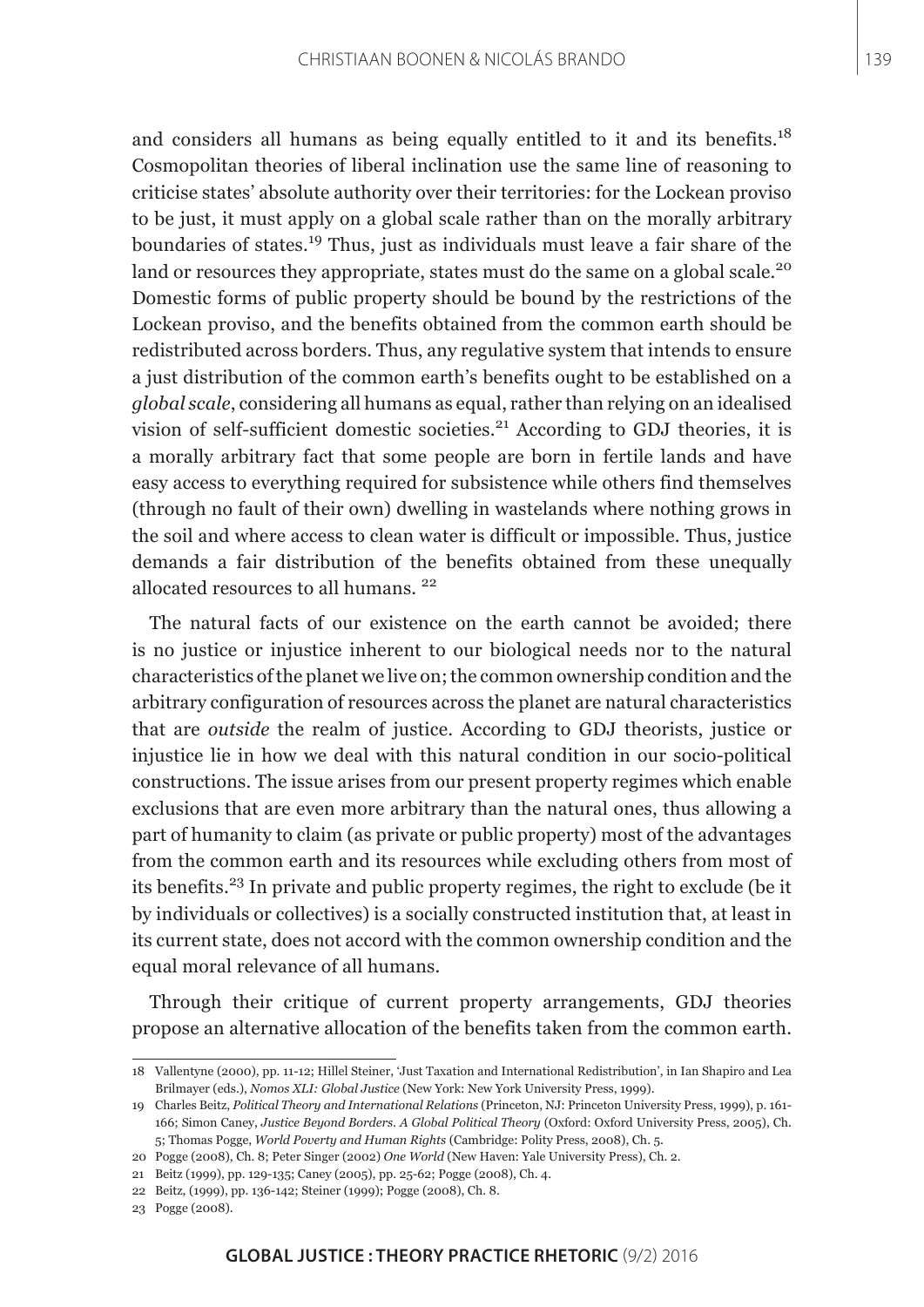Thus, their intention is not necessarily to question the foundations of private/ public property arrangements; rather, they propose to *adjust* these arrangements such that their benefits are less unequally distributed. In short, GDJ theories consider that all humans' equal right to the common earth can be ensured by including fair and egalitarian (re)distributive mechanisms *within* private and public forms of property. The idea of *common* property, as a system of collective ownership where a community jointly decides and controls the use and access (and potential distribution) of a common, does not have much relevance in GDJ literature.24 Common property, following the above definition, is defended in GDJ for more or less the same spaces as in contemporary conventions of international law (such as the atmosphere, outer space, the deep seabed or Antarctica).25 The remaining natural resources and spaces of the earth are left to private and public property arrangements with compensatory or redistributive mechanisms.<sup>26</sup>

This leaves GDJ looking for amendments within private and public ownership arrangements that coincide with the common ownership condition. The discussion over property regimes is left aside, and the focus shifts to the *just*  distribution of 'the benefits and burdens' of our common planet and its goods.<sup>27</sup> What matters is that each individual is ensured a fair share of the benefits from the global commons. The problems that arise from the common ownership condition do not lie within the private–public property regime but rather in the *unfair distribution of the benefits* from this regime. Thus, it is not that individuals or collectives should not be allowed to appropriate the commons but that they should not be allowed to hoard all the *benefits* from such an appropriation. Private ownership coincides with original common ownership through the inclusion of a Lockean proviso that limits private appropriation and redistributes the benefits to those excluded. Public ownership, in its statist forms, is questioned and amended to ensure that state boundaries do not restrict access to the benefits obtained from the global commons. However, this does not lead to an abolition of public property; rather, it entails an expansion of the scope of individuals who should benefit from a *single* public property arrangement. As many goods and spaces of the earth are common to all humanity, global (or international) institutions should have authority over the just distribution of the benefits obtained from these global goods.

<sup>24</sup> See pp. 150-151 in this article for Risse's critique of 'joint ownership' and our response.

<sup>25</sup> Risse (2012), Ch. 10; Singer (2002), Ch. 2; Allen Buchanan, *Justice, Legitimacy, and Self-Determination* (Oxford: Oxford University Press, 2004), Ch. 4.

<sup>26</sup> Although many theories defend common ownership of the earth, their proposals perpetuate private (and public) appropriation, provided that occupation and/or use of commons are taxed and the benefits are redistributed to all those who are excluded. See footnote 22.

<sup>27</sup> Armstrong (2012), p. 15, also pp. 11-17; Caney (2005), pp. 102-104.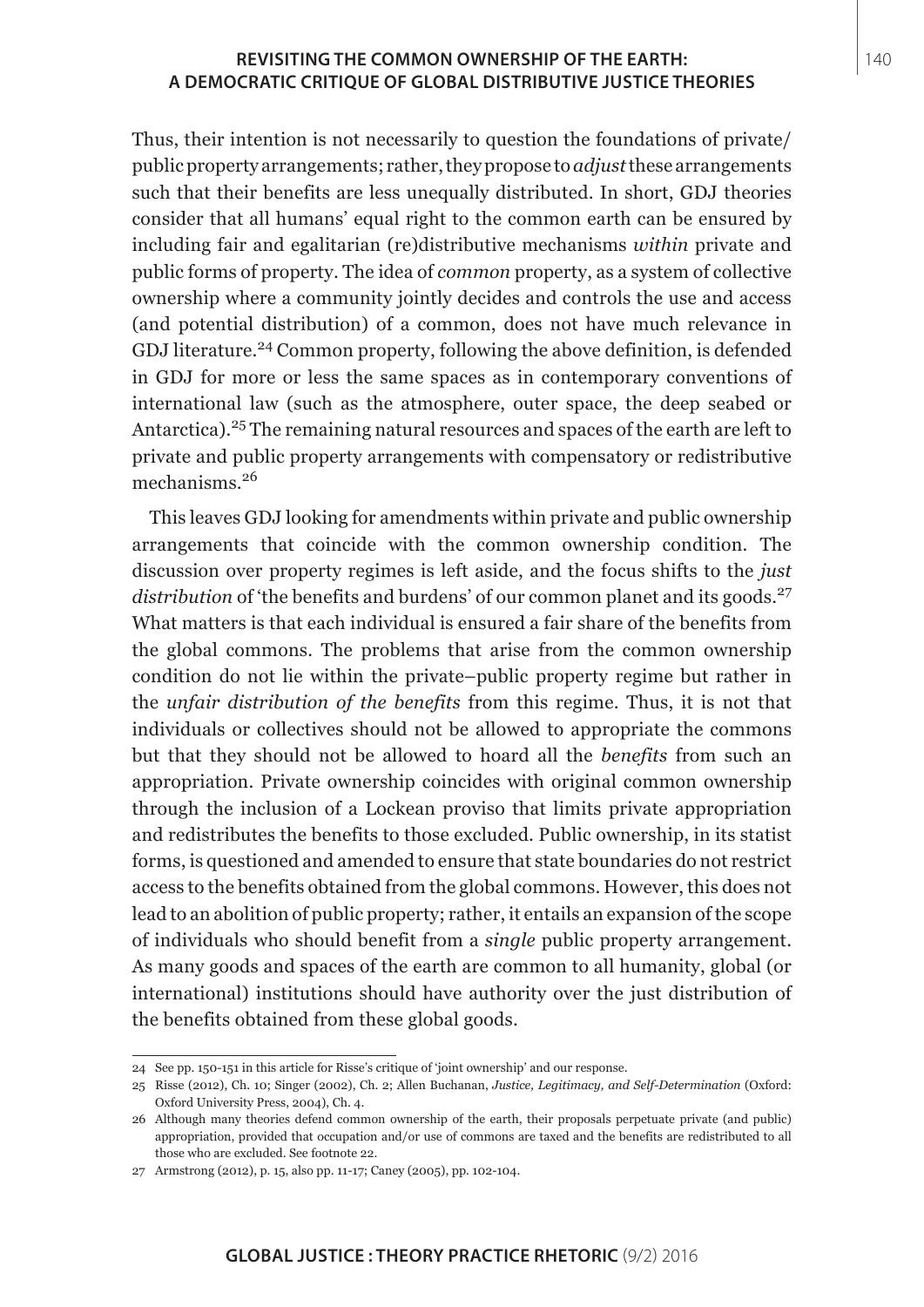#### **A Critique on the Appropriation of Commons**

Even though the GDJ approach to the common ownership condition offers strong normative justifications for transforming our conception of global interactions and formulates a system of global governance that could be considered fairer than our current order, this literature does not fully engage with one pressing issue: the private–public property paradigm. Although GDJ authors stand on a common ownership framework to justify their proposals, and despite their intent to construct a more egalitarian global society through a critique of unjust appropriation, they only consider alternatives *within* the private–public property regime while overlooking alternatives *to* it. Thus, we consider the GDJ critique of property to be incomplete: they criticise unjust private appropriation while intending to transform the arbitrary statist–public property regime, but they are indifferent to looking at alternatives to these arrangements. With our critique, we question this dependence on private and public property arrangements. First, we clarify some of the assumptions of this property paradigm, and, on uncovering the logic of private and public ownership, we show why this classical paradigm might be problematic from a normative standpoint.

### *Private and Public Property Institutions as Monological*

What is property? Although both legal theorists and philosophers have tried to answer this question, no uncontested definition has ever been proposed.<sup>28</sup> For the sake of our argument, we will have to consider a single conception, the one central to GDJ theories regarding the common ownership of the earth. This is the *sovereign* conception of property.<sup>29</sup>

William Blackstone's old description could be seen as one of the first attempts at definition: (private) property, he writes, is the 'sole and despotic dominion which one man claims and exercises over the external things of the world, in total exclusion of the right of any other individual in the universe.'30 This accords with people's common-sense ideas about property: it is a relation between an individual and an object; the right to property enables this individual to do whatever he/she pleases with this object (within the confines of law); and owners can exclude others from either using, managing or alienating this object.

Though intuitively reasonable, neither is this definition without its limitations nor is it uncritically accepted by the GDJ. Property rights, for instance, are not natural but exist by the grace of law; to fulfil their function, they have to be publicly acknowledged through the institution of law, thus implying that

<sup>28</sup> Margaret Davies, *Property: Meanings, Histories, Theories* (London: Routledge, 2007), p. 20.

<sup>29</sup> Mikhaïl Xifaras, *La Propriété: Étude de Philosophie du Droit* (Paris: Presses Universitaires de France, 2004), p. 487. 30 Quoted in Davies (2007), p. 1.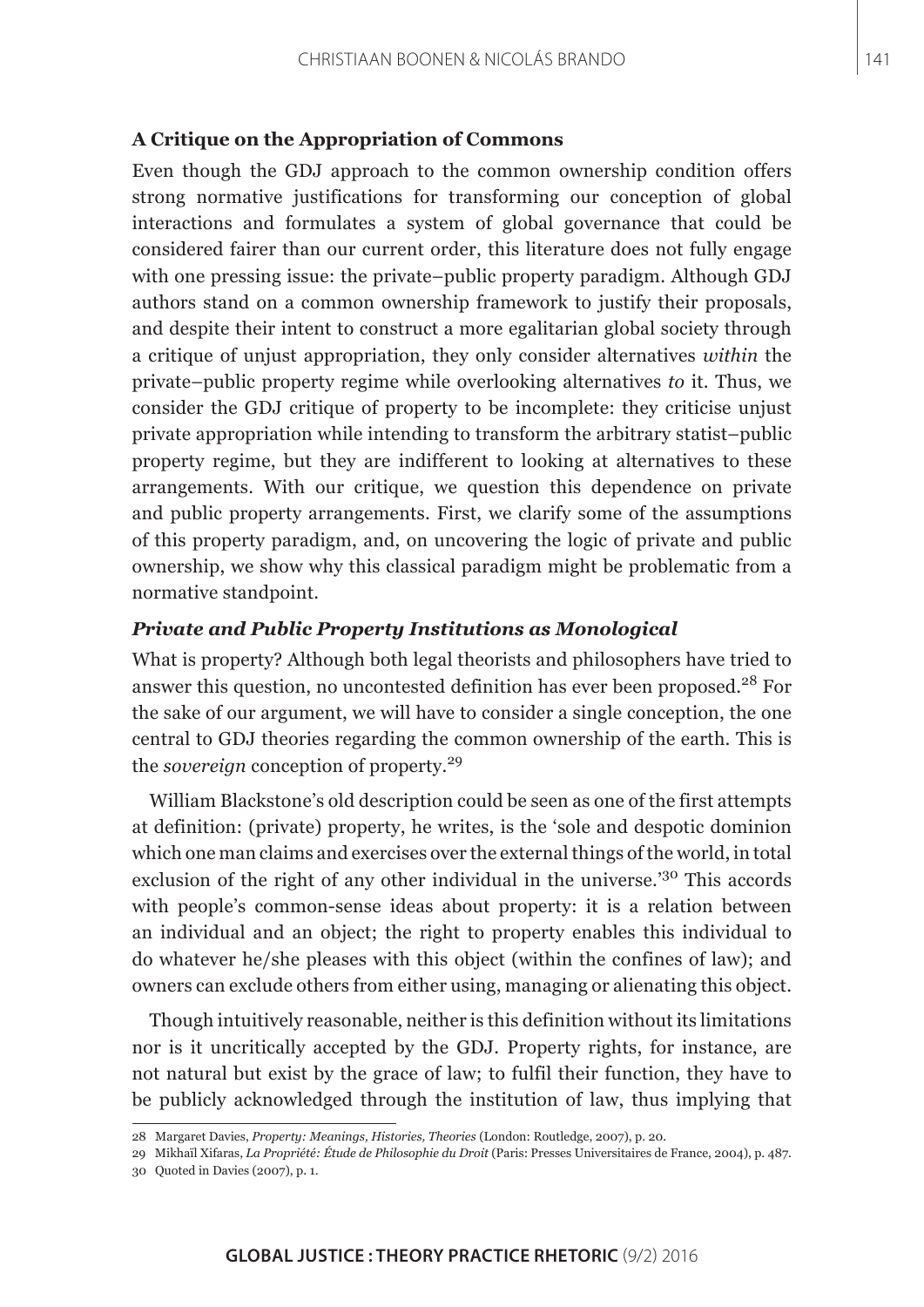property is a relation between individuals (ultimately enforced by the state or another public authority) and with respect to an object.<sup>31</sup> Furthermore, it fails to capture what is essential about the *sovereign* character of property: the right to arbitrarily exclude might be the default mode of private forms of property, but it is certainly not central to public forms of property. To exclude someone from a public good, a public institution has to provide acceptable reasons.32 Moreover, the GDJ themselves would probably not accept this definition of property since they are concerned with making the institutions of property more inclusive.

However, there is one underlying characteristic that is present in both private and public forms of property. Ownership, Larissa Katz contends, does not principally imply that the owner can exclude someone from his/her property, but that he/she is the exclusive agenda setter with regard to this property. For example, an individual can enter a piece of land that I own without infringing on my property rights *if* he/she abides by the rules that I set regarding this land. Thus, a structure of power characterises a property: the owner is on top of a hierarchy, and he/she decides who can do what with the property. This does not necessarily imply that others cannot use the space or cross the boundaries that delineate it. They can do this as long as they stay well within the limits of the agenda set by the owner.<sup>33</sup> To be clear, this can still lead to forms of exclusion: if I own a piece of land with an apple tree on it, and I allow third parties to enter my piece of land but forbid them to eat the apples, I *do* exclude them — just not in a narrow spatial sense. I might even allow them to eat the apples without allowing them to determine how the apples will be distributed; again, this is a form of exclusion — in this case, exclusion from the decision-making process.

Now it should be clear how this applies to private forms of property, but how exactly does it apply to public forms of property? First of all, it is not rare for property theorists to draw analogies between property and sovereignty. Both rely on a notion of hierarchy that has a single agenda setter at the top.<sup>34</sup> However, the important follow-up question is whether a public owner could be seen as an *exclusive* agenda setter and whether this status is comparable to that of a private owner. Does the public not share the function of agenda setting? We would like to argue that this is not necessarily the case. Consider, for instance, the subject of water management. As Anna Di Robilant argues, as far as water is concerned,

<sup>31</sup> Ann E. Davis, *The Evolution of the Property Relation: Understanding Paradigms, Debates, and Prospects* (London: Palgrave MacMillan, 2015), pp. 28-29; Davies (2007), p. 11.

<sup>32</sup> Benjamin Porat, 'Ownership and Exclusivity: Two Visions, Two Traditions', *American Journal of Comparative Law* (Published Online in Advance).

<sup>33</sup> Larissa Katz, 'Exclusion and Exclusivity in Property Law', *University of Toronto Law Journal* 58/3 (2008), 275-315.

<sup>34</sup> Katz (2008), pp. 293-295. This is not to suggest that property is a form of sovereignty. Property *depends* on sovereignty as the tracing of territorial borders constitutive of sovereignty forms a precondition for the establishment of both private and public property. See, Sandro Mezzadra and Brett Neilson, *Border as Method, Or the Multiplication of Labor* (London: Duke University Press, 2013), p. 292.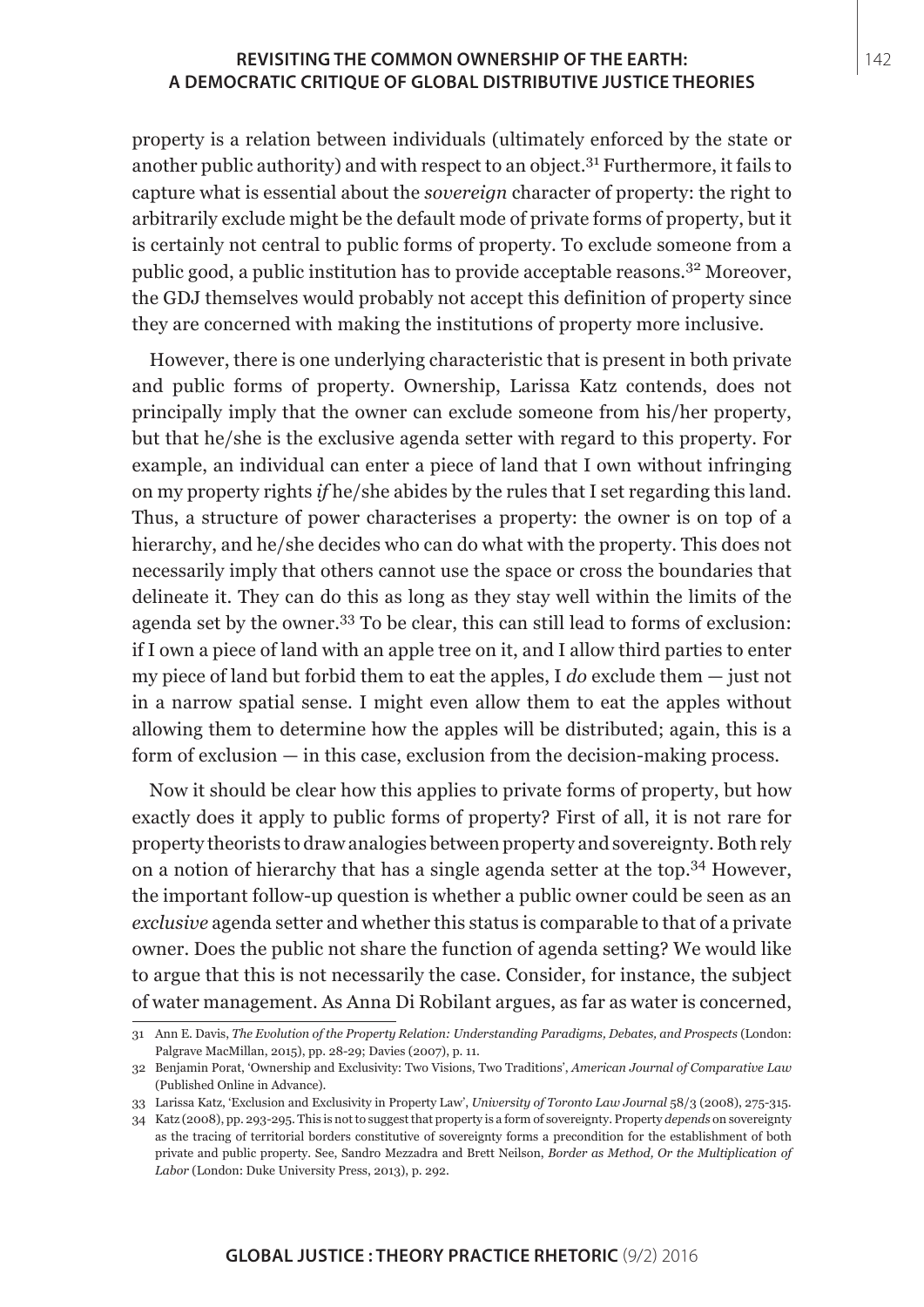there seems to be little difference between public and private ownership in some respects. While a public owner cannot sell, he/she does have the sole power to make decisions on the use of the resource (guided and constrained by the 'public interest'). This has the concrete consequence that the public has *use* entitlements but no *management* entitlements.35 Citizens are, in other words, treated as consumers and not as socially autonomous individuals who co-determine the rules governing the common. This leads us to conclude that, while the public is *in principle* an (indirect) agenda setter with regard to public forms of property, this is rarely the *de facto* case. As John Medearis reminds us, '[p]olitical analysis that is informed by a longer historical view shows that we should always regard the modern state as potentially or partly alienated,' meaning that '[t]here are just too many ways for state powers to escape common control.'36 In other words, states (and by extension, most public institutions of a certain size and complexity) have a tendency to escape democratic control. Thus, we can conclude by saying that private *and* public forms of property can be regarded as *monological forms of property*: the function of agenda setting is exclusive and not shared by the general public.

### *A Democratic Critique of Monological Property Regimes*

So what is the problem with private and public forms of property? Most critical accounts of property focus on access, or rather lack of access; property becomes problematic when people lack access to resources that are necessary for their subsistence or to the goods that would allow them to develop their capacities.<sup>37</sup> These critiques are certainly vital. Nonetheless, we want to argue for *more than access*, as 'access […] equally presupposes a kind of 'meta-access' to the laws.'38 In other words, institutions of property become problematic not only when people lack access to resources necessary for their subsistence but also when these people are not involved in the democratic co-determination of the use of these resources. It is precisely the GDJ's narrow focus on access to the benefits of common resources that concerns us. Merely moving resources from the private to the public will not be sufficient; citizens' direct involvement is essential to the defence of commons.

To justify this assertion, we base our examination on radical theories of democracy. The different (oppositional, agonistic, participatory) theories that fall under this category are critical of representative democracy, the excessive

<sup>35</sup> Anna Di Robilant, 'Property and Deliberation: A New Type of Ownership' in Saki Bailey, Gilda Farrell and Ugo Mattei (eds.), *Protecting Future Generations through Commons* (Strasbourg: Council of Europe Publishing, 2013), 61-80, p. 65.

<sup>36</sup> John Meadearis, *Why Democracy is Oppositional* (Cambridge Mass.: Harvard University Press, 2015), p. 171

<sup>37</sup> See C.B. Macpherson, *Democratic Theory: Essays in Retrieval* (Oxford: Clarendon Press, 1973).

<sup>38</sup> Paul Blokker, 'Commons, Constitutions and Critique', *Lo Squaderno. Explorations in Space and Society* (2013), p. 45.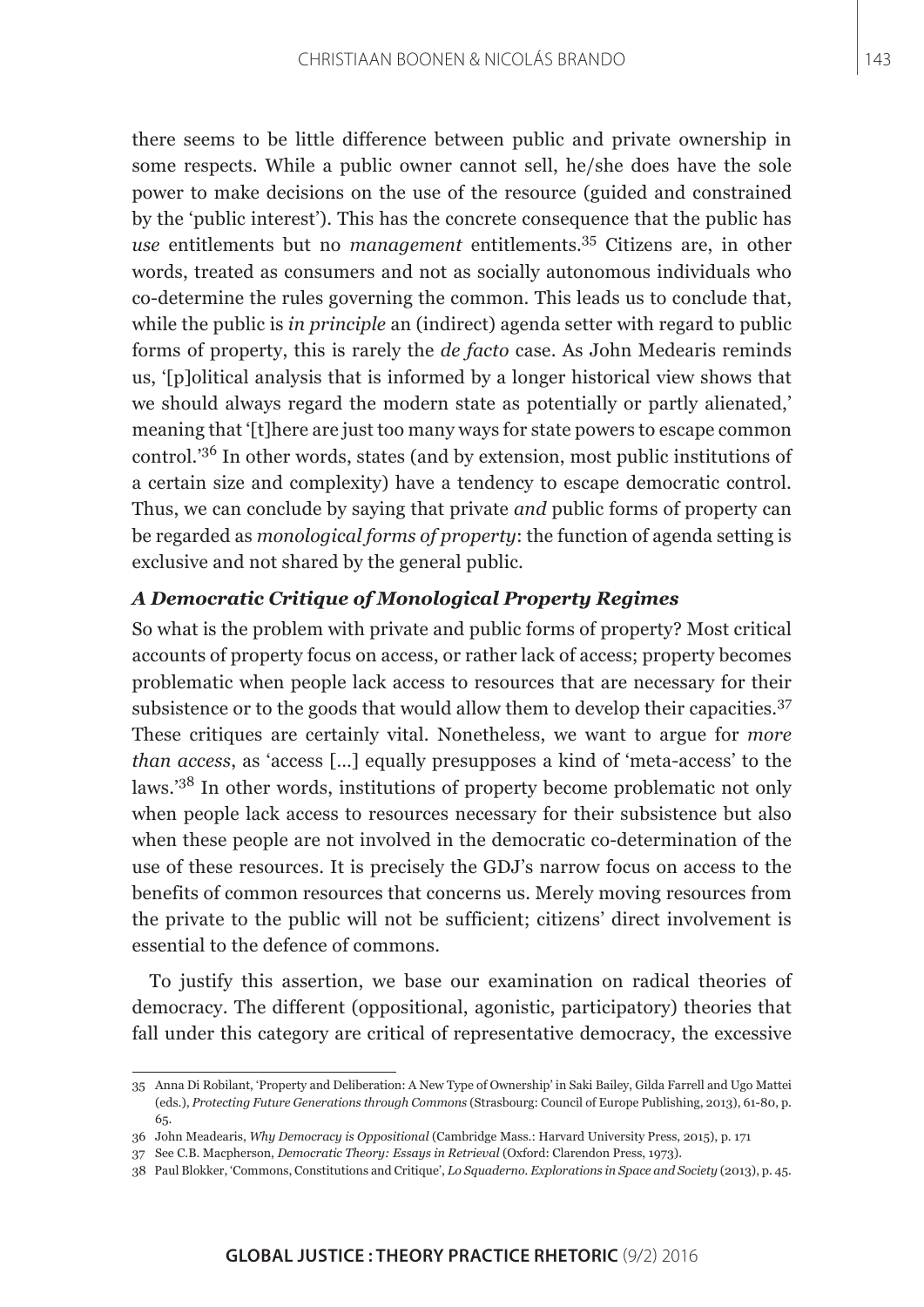focus on consensus in mainstream theories of democracy and the different forms of domination; furthermore, all such theories value popular participation, democratic conflict and non-domination.39 We will show why it is problematic that most private and public institutions of property fall short of these criteria.

*Conflict*: Decisions about resources are not taken based only on information but are also informed by values (efficiency, justice and sustainability).40 In a private or public property arrangement, only one exclusive agenda setter exists: the owner. Thus, it is either an individual or a public authority that sets the agenda. Therefore, the owner's values prevail when it comes to decisions regarding his/ her property. This is no different in the alternative property regimes GDJ authors prescribe: only *one* set of values — more precisely, a particular conception of the principles that should ground the just (re)distribution of the benefits of a given space or resource — is instantiated in a particular property regime.

The first important question is whether these monological property regimes are appropriate in our post-traditional societies.<sup>41</sup> Agonistic democrats deny this; in post-traditional societies, conflicts of values cannot be settled conclusively. Any attempt to settle this conflict of values in favour of one particular set of values, thus resulting in one particular property regime, will inevitably involve certain exclusions — some of which might be justified but others might not be.<sup>42</sup> The problem is that the difference between justified and unjustified exclusions is often invisible from within a particular normative order due to the fact that remainders and blind spots are bound to be generated in any attempt to define a universal normative order.43 For example, the construction of our welfare states might have been a tremendously important normative evolution. However, the set of ideals behind this particular rearrangement of the property system also generated its own exclusions and blind spots; it was based on a gendered division of labour, relegating women to the private sphere.<sup>44</sup> We argue that GDJ proposals that intend to expand this welfare system into the global realm for example, theories that argue for a universalisation of Rawls' distributive principles — could entail the same dangers.

<sup>39</sup> Obviously, there is no complete overlap between the three theories categorised under the 'radical democracy' label. For an interesting take on the commonalities and conflicts, see Jason Vick, 'Participatory Versus Radical Democracy in the 21st Century: Carole Pateman, Jacques Rancière, and Sheldon Wolin', *New Political Science* 37/2, 204-223.

<sup>40</sup> Anna Di Robilant, 'Property and Deliberation: A New Type of Ownership', in Saki Bailey, Gilda Farrell and Ugo Mattei (eds.), *Protecting Future Generations through Commons* (Strasbourg: Council of Europe Publishing, 2013), 73-74.

<sup>41</sup> We use the concept of 'post-traditional societies' in a broad sense. It registers a shift in political and moral authority from transcendental sources (religion) to sources that are inherent to society. After the advent of political modernity, authority can no longer be justified on the basis of (religious) tradition but has to be justified through democratic debate, thus implying that it can always be contested.

<sup>42</sup> Mark Devenney, 'Property, Propriety and Democracy', *Studies in Social Justice* 5/2 (2011), p. 154.

<sup>43</sup> Christopher Meckstroth, 'The Struggle for Democracy: Paradox and History in Democratic Progress', *Constellations* 16/3 (2009), p. 414.

<sup>44</sup> John Medearis (2015), p. 187.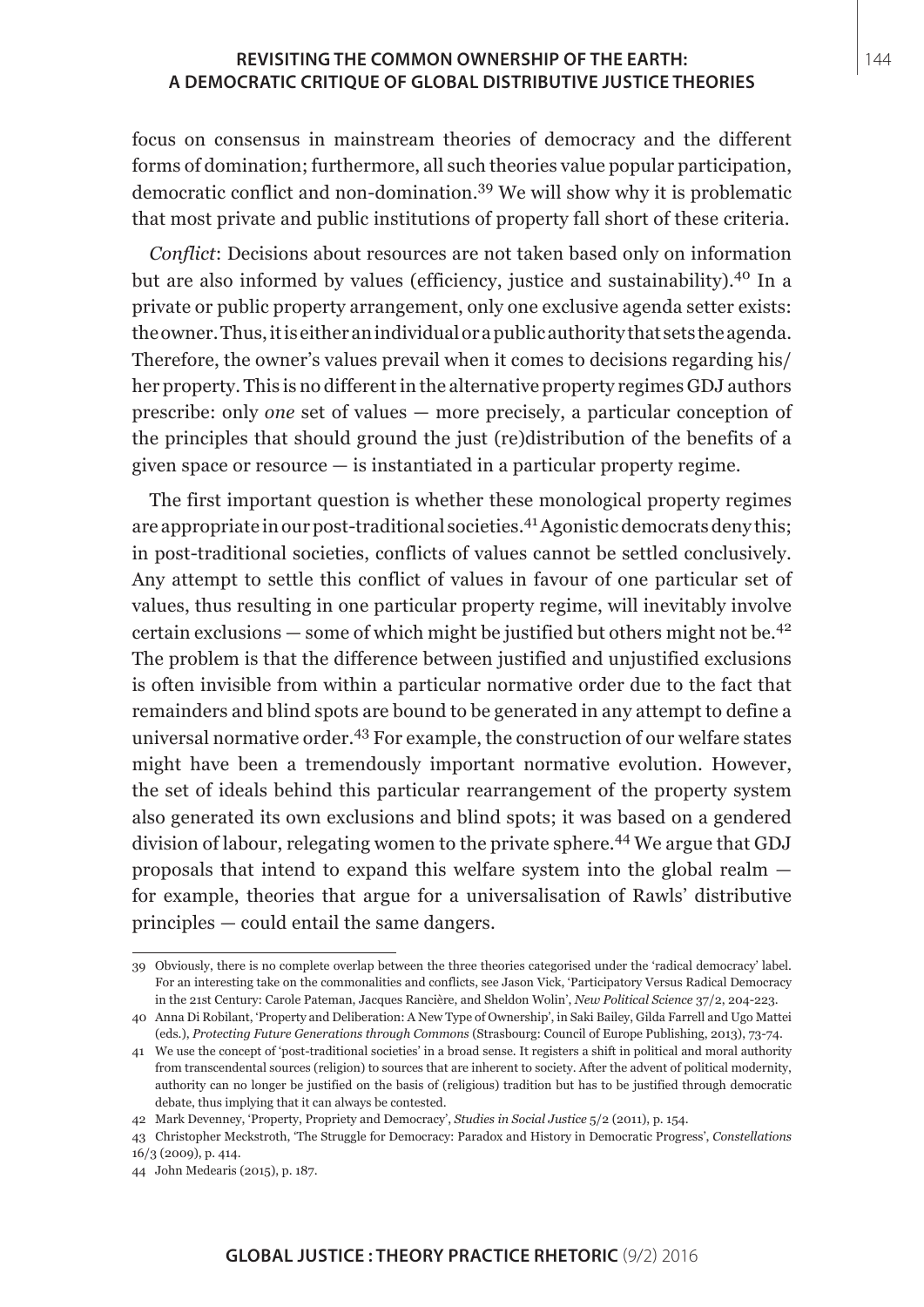We can only conclude, following Chantal Mouffe, that the 'domain of politics — even when fundamental issues like justice and basic principles are concerned — is not a neutral terrain where rational, universal solutions can be formulated in isolation from the pluralism of values.'45 Thus, conflict is so important in democratic societies precisely because it shows that we cannot take our normative order for granted and cannot count on a supposed consensus on the values that our society is built on; it also forces the political collective to deal with its blind spots.<sup>46</sup> Applied to the subject of property arrangements, we can thus argue that monological property regimes are normatively deficient because they do not allow for this pluralism of values, do not value the rationality of political disagreement<sup>47</sup> and do not incorporate democratic arrangements that allow for conflict and contestation.

*Non-Domination*: A second problem with private and public property arrangements is that they can (and often do) lead to both market *and* nonmarket forms of domination. The first form of domination can be linked to the property institutions themselves; the problem with systems of property, and certainly global systems of property, is that they are complex social institutions that tend to escape our democratic control. The reproduction of these social institutions is an *unintended* consequence of our actions that subsequently structures our future actions. The problem is, as John Medearis writes, that our common action can return to us 'in the form of social forces, relations, or institutions that dominate' some of us; and these structures of domination might allow certain individuals or groups to exploit and oppress others.48 This danger, we argue, is ever present in private and public institutions of property and no good reasons exist to think that this is not the case with *global* public institutions of property as well.

However, these centralised global institutions recur in most GDJ theories that tackle the redistribution of benefits from the common earth.49 Caney's proposal, for instance, considers that expanding the scope of democratic institutions to the global realm could counteract forms of domination in global institutions while Mathias Risse intends to solve these potential sources of 'global domination' by restricting the scope of global institutional structures as much as possible.<sup>50</sup> Yet, neither of the two seems able to abolish the possible sources of domination:

<sup>45</sup> Chantal Mouffe, 'For an Agonistic Model of Democracy' in Noel O' Sullivan (ed.), *Political Theory in Transition* (London: Routledge, 2000), p. 120.

<sup>46</sup> Andrew Schaap, David Owen, James D. Ingram and Hans Lindahl, 'Critical Exchange: Hans Lindahl's *Fault Lines of Globalization', Contemporary Political Theory* (Published in Advance, 2015), p. 5.

<sup>47</sup> Jacques Rancière, *Disagreement: Politics and Philosophy* (Minnesota: University of Minnesota Press, 1998).

<sup>48</sup> John Medearis (2015), p. 105.

<sup>49</sup> See Pogge's Global Dividend (2011), Casal's Global Fund (2011), or the Global Democratic institution of Simon Caney (2005), Ch. 5.

<sup>50</sup> Risse (2012), Chs. 1, 16 and 17.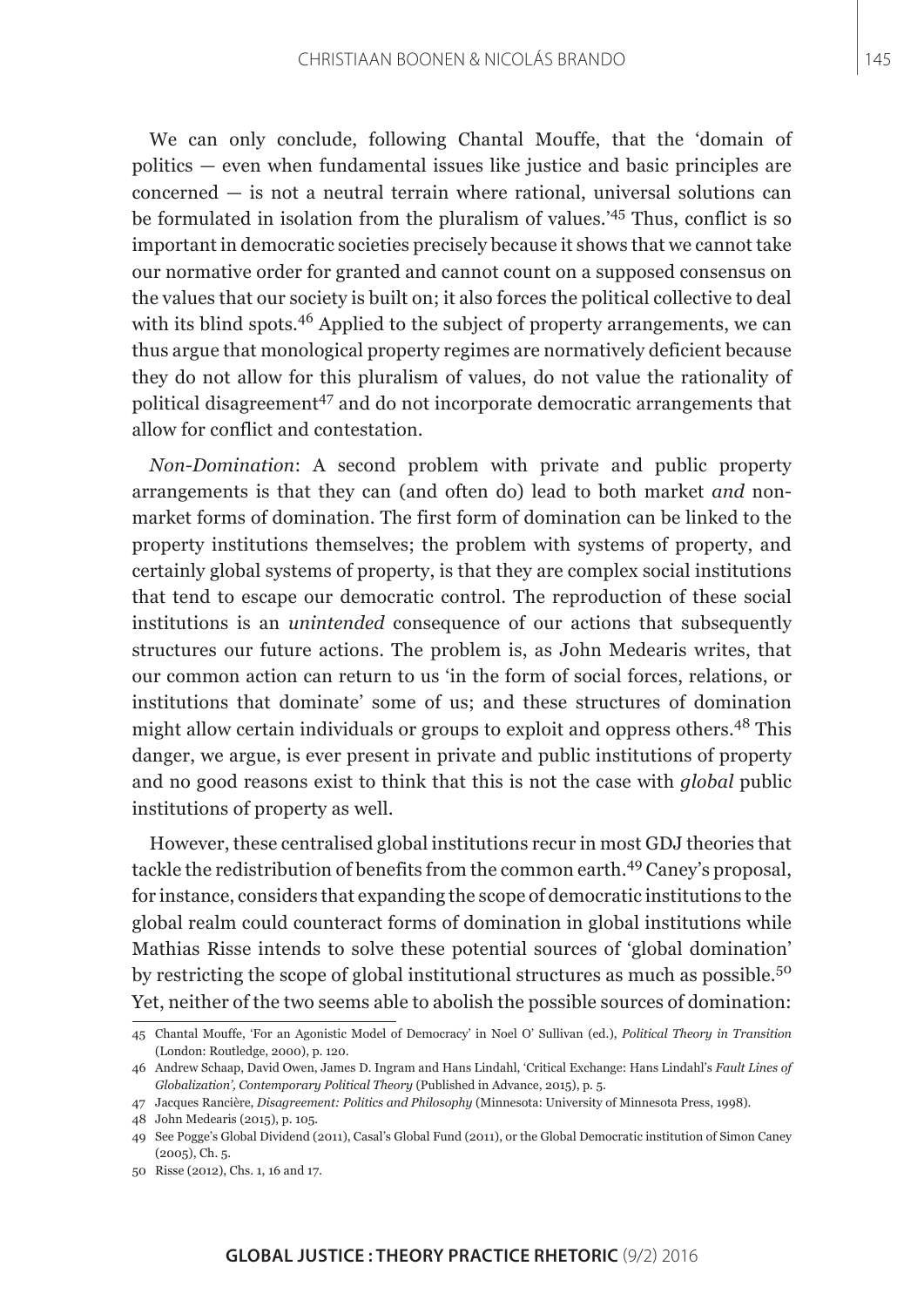while Caney's proposal works as an expansion of the already deficient democratic system of states, Risse simply devolves the decision-making power over public policy to the state authorities, who (once again) end up having primary control over public goods provision.

A second form of domination is *constitutive*: a form of domination 'in the norms and values that constitute the logics of […] social institutions.'51 Individuals are socialised into accepting certain norms and roles, and public institutions play a decisive role in this process; in principle, this is not problematic (no society can exist without a form of social reproduction), but it can lead individuals or groups to accept norms or roles that enable their own domination (or the domination of others). In other words, the social reproduction of norms can be organised in such a way that it serves the domination of one social group over another.<sup>52</sup> The welfare state example we gave previously is a good illustration of how this phenomenon plays out in the distribution of public goods. GDJ theories that take the Rawlsian original position approach risk making a similar mistake.53 The assumptions made by GDJ regarding how individuals will deliberate behind the veil of ignorance pre-define the scope of possible norms and political structures for society's basic structure. This leads to the establishment of a social system that is incapable of seeing the constitutive forms of domination that are imposed on individuals or groups that do not match the human characteristics assumed under the original position.

Oppositional democratic activity plays a vital role in addressing and correcting these forms of domination in property arrangements. They could actually benefit from practices of contestation as these activities challenge (1) the ethical substance of property arrangements (are norms enforced from the top down?), (2) the normative quality of their ethical substance (do these norms violate the ideal of non-domination?) and (3) the modality of regulation (is regulation organised in a bureaucratic-statist manner?).<sup>54</sup>

*Participation*: A final critique of monological property regimes is that they discourage, sometimes even impede, democratic participation. In this section, we argue that the commons tragedy has transformed into a 'tragedy of enclosures,' as enclosures — both private and public — make it impossible for most people to make decisions regarding their own fate, be it in the social sub-

<sup>51</sup> Michael J. Thompson, 'The Two Faces of Domination in Republican Political Theory', *European Journal of Political Theory* (Published Online in Advance, 2016), p. 7.

<sup>52</sup> Michael J. Thompson (Published Online in Advance, 2016), pp. 7-13.

<sup>53</sup> Beitz (1999); Pogge (2008), Risse (2012).

<sup>54</sup> Nancy Fraser, 'Marketization, Social Protection, Emancipation: Towards a Neo-Polanyian Conception of Capitalist Crisis' in Craig Calhoun and Georgi Derlugian (eds.), *Business as Usual: The Roots of the Global Financial Meltdown* (New York: NYU Press, 2011), 137-158, p. 149.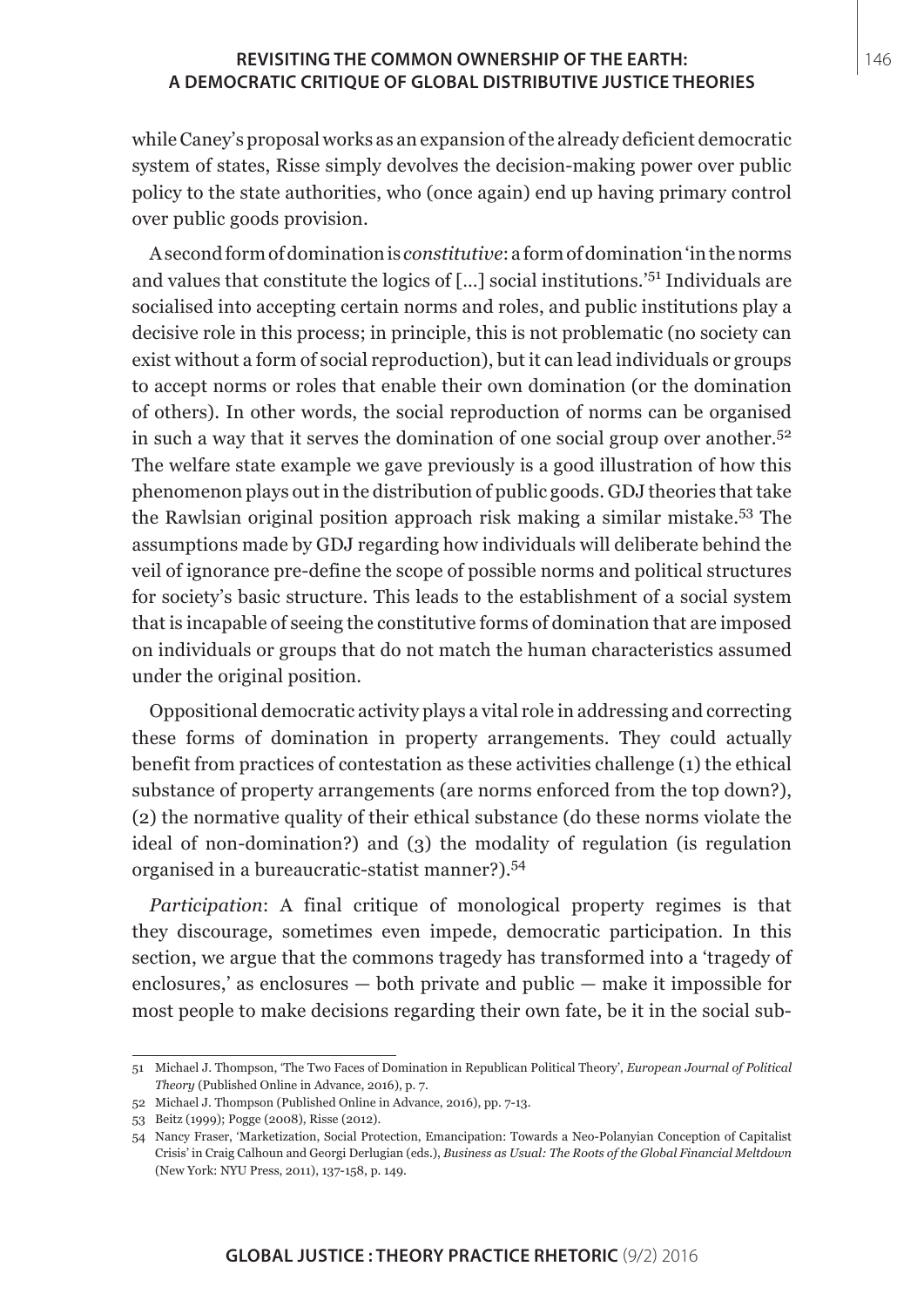sphere of the economy or with regard to ecological issues.<sup>55</sup>

As Carole Pateman argued, what's at stake in democratic participation is primarily the activity of participating itself: people (re)discover their political agency by participating in the democratic management of shared resources or practices of democratic decision making in the workplace. It is through participation in the different sub-spheres of society that people develop the adequate individual attitudes and psychological qualities that allow them to participate as democratic citizens in wider (political) society.56 Non-participatory views of politics (also evident in monological institutions of property), on the other hand, tend to create the passive citizens they expect to see. Moreover, participation in these local social domains also tends to make citizens more astute as they develop a critical awareness of the different public institutions and notice democratic deficits more easily.<sup>57</sup>

Another reason exists to encourage democratic participation, one that bears on the interplay between the different social domains and local and central institutions. Participatory forms of democracy break the monopoly of state power. The participatory budgeting experiment in Porto Alegre (Brazil), for instance, allowed poorer citizens to exert an influence on the state, thus resulting in their drastically increased access to water and sewage.58 Connecting this point to the previous section, we could argue that forms of local participatory democracy can help in preventing or contesting the different forms of domination that accompany the alienation (and accompanying forms of domination) of public institutions.

#### *Addressing the Democratic Deficit*

In the previous section, we justified our questioning of monological property institutions' democratic credentials. GDJ proposals cannot give a satisfactory answer to some of these critiques. This does not imply that *none* of these critiques are considered by the GDJ; some proposals, for instance, are attempts to counter forms of domination that stem from the accumulation of private property in the hands of few individuals. Furthermore, most GDJ theories would, at least partly, agree with our critique of the nation-state. That is, they actively question states' current sovereign entitlements to control public goods within their territory. However, our concern is still valid. Although GDJ intends to take away the states' exclusive privilege to control the goods and

<sup>55</sup> James Tully, 'Two ways of realizing justice and democracy: linking Amartya Sen and Elinor Ostrom', *Critical Review of International Social and Political Philosophy* 16/2 (2013), 220-232, p. 227.

<sup>56</sup> Carole Pateman, *Participation and Democratic Theory* (Cambridge: Cambridge University Press, 1970), p. 42.

<sup>57</sup> Jeffrey D. Hilmer, 'The State of Participatory Democratic Theory', *New Political Science* 32/1 (2010), p. 59.

<sup>58</sup> Jeffrey D. Hilmer (2010), p. 61.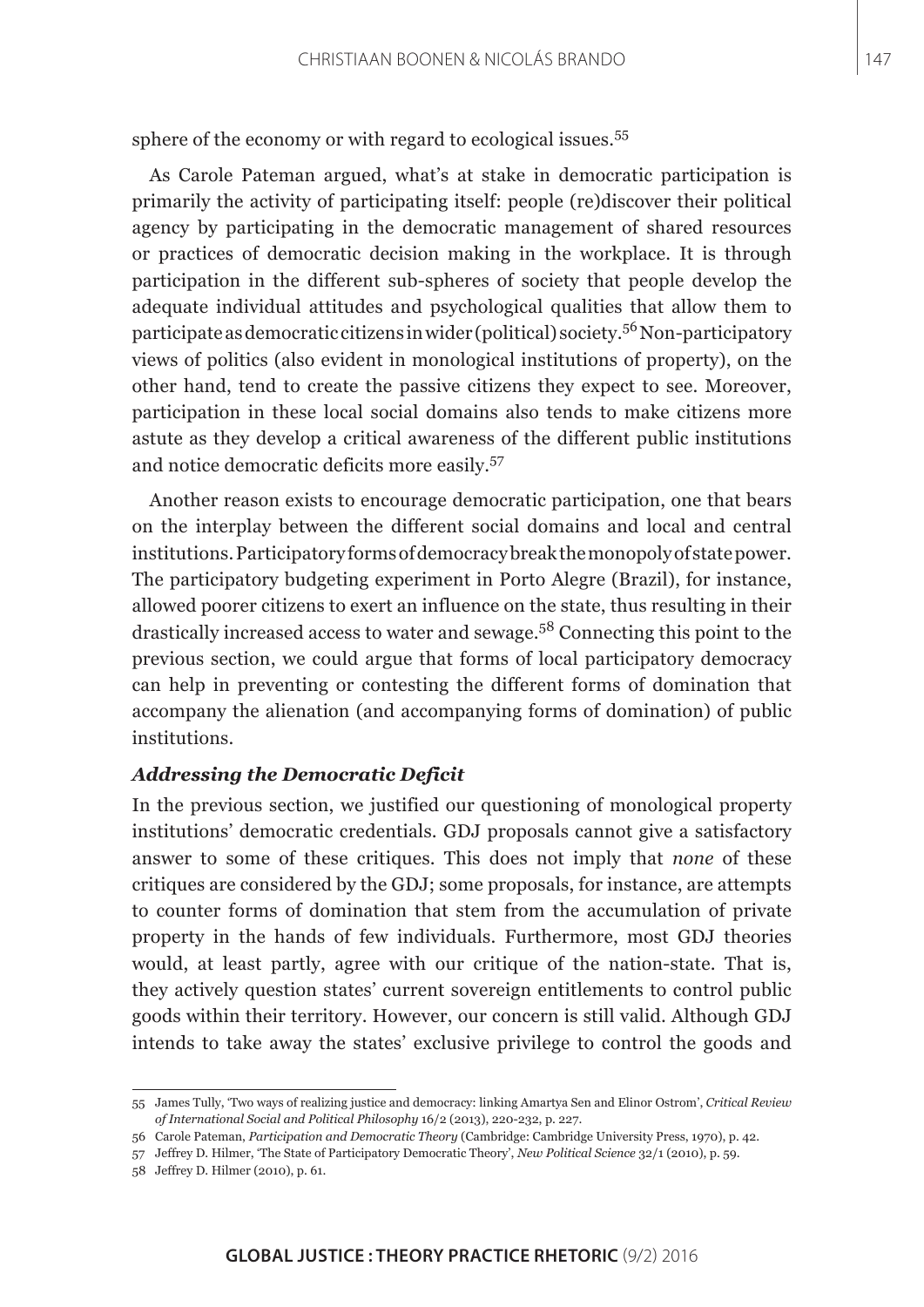land within their territories,59 it actually reproduces the logic of *monological* control (over natural resources and land) at the global level. In essence, the problem is that GDJ proposals extend access to the earth's common resources to a greater number of people; however, in the process, they exclude people from co-determining the use of this supposedly common property.

The issue with GDJ theories is that they are never as universal as they may seem to the theorist. One individual's idea of justice might, once realised, become another's form of domination. Here, we do not intend to suggest that we abandon all attempts to devise universal norms; we simply argue that every universalist theory should provide a more reflexive account of the genesis of these universal norms.<sup>60</sup> Instead of attempting to theoretically arrive at universal norms that could inform the redistribution of the benefits of a particular property regime, we should, as James Ingram suggests, try to understand 'how norms can become *more* universal, less arbitrary and exclusive, through successive challenges from the outside.'61 We claim that it is through democratic action that this process of universalisation occurs. This implies that both the 'universal' norms informing mechanisms of redistribution *and* the institutions of property that mediate this redistribution should be open to democratic contestation and popular participation, thus preventing the development of forms of domination in the resulting governance scheme. It is only *through* the democratic contestation of these norms and participation in their revision that cosmopolitan ideals become more universal.<sup>62</sup> Regarding the debate on the earth's common ownership, this implies that (a) we should be weary of governance schemes that are exclusively based on monological institutions of property with a democratic deficit and (b) we should focus more on 'the commons movement,' a group of concrete democratic practices that oppose and challenge the private–public property regime in the name of a similar ideal (namely, that the earth and its natural resources belong to everyone).

#### **A Return to Commons?**

#### *Defining the Commons*

The stage is now set to show why the commons are a vital form of opposition to monological forms of property. First, we have to outline what the commons

<sup>59</sup> Pogge (2001); Pogge (2008).

<sup>60</sup> See Carol C. Gould, 'Reconceiving Autonomy and Universality as Norms for Transnational Democracy', in Anthony Langlois and Karol Soltan (eds.), *Global Democracy and its Difficulties* (London: Routledge, 2009), 168-171.

<sup>61</sup> James D. Ingram, *Radical Cosmopolitics: The Ethics and Politics of Democratic Universalism* (New York: Columbia University Press, 2013), p. 205.

<sup>62</sup> GDJ are not necessarily antidemocratic. Authors such as Pogge (2008), Ch. 7, Thomas Pogge, 'Cosmopolitanism and Sovereignty: "An Egalitarian Law of Peoples"', *Philosophy & Public Affairs* 23/3 (1994), 195-224, and Darrell Moellendorf, *Global Inequality Matters* (Houndmills: Palgrave, 2009), Ch. 3, also defend the expansion of democratic principles to the global sphere. Nonetheless, our concern is still valid due to the lack of democratic involvement and contestation in the definition of the principles that ground their global political structures.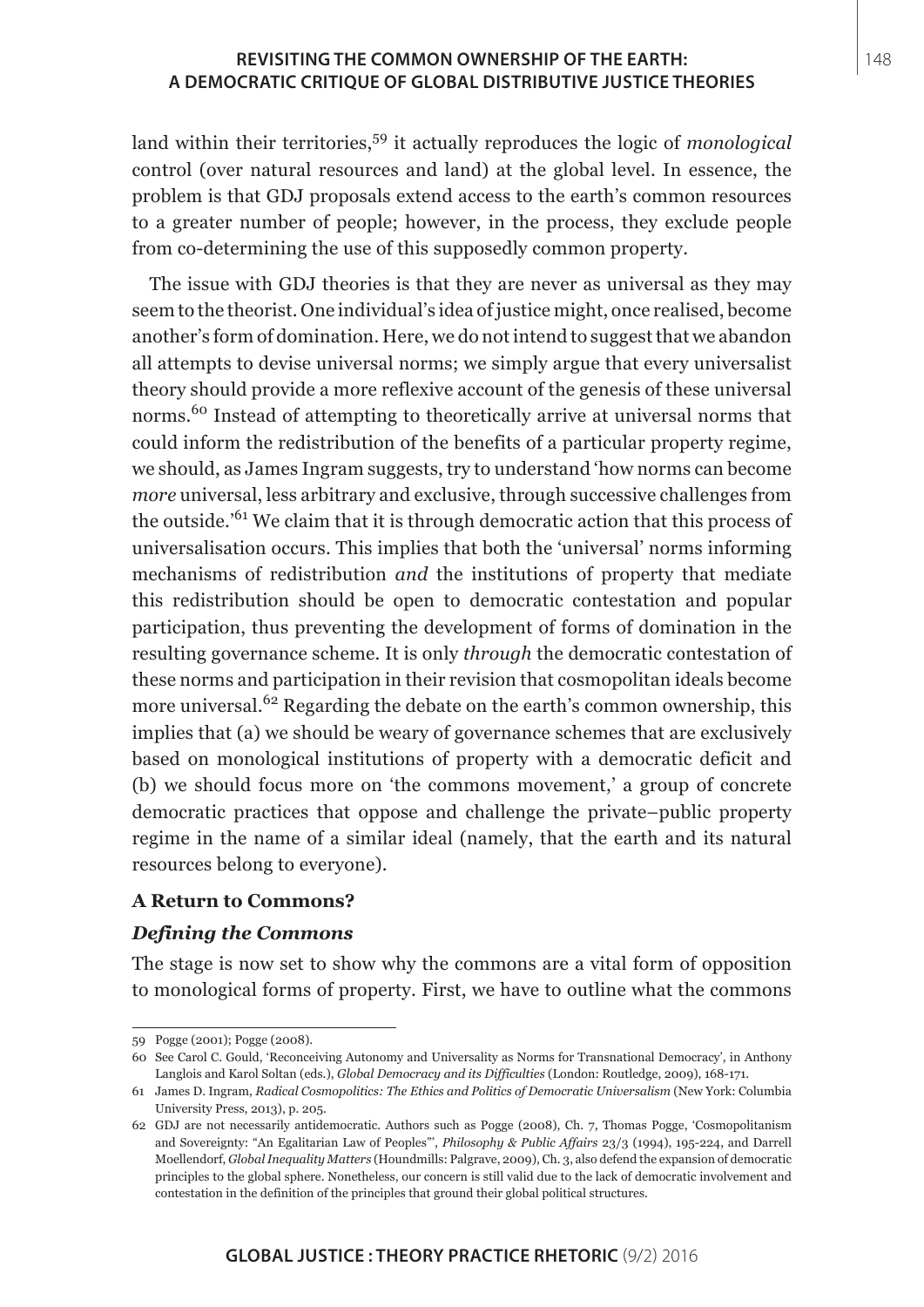are. One of the prevalent ways to look at them is through their flipside: the process of enclosure or primitive accumulation, as Marx called it. *Primitive accumulation*, Jason Read argues, 'can be said to take place at every point where something in common is converted into private property […] or where the conditions for the production and reproduction of existence are converted into commodities.'63 Some contemporary examples of this process are the endeavours to end communal control over the means of subsistence, such as the attempts to privatise water supplies in Bolivia and the privatisation of life and knowledge commons through patents and copyrights.<sup>64</sup>

The commons resist such attempts to privatise and commodify communal means of subsistence.<sup>65</sup> Furthermore, not only do they resist private and public enclosures but they also refuse to be turned into any form of property. The common, Dardot and Laval argue, can only be instituted as *unappropriable*. That is, a common is something that can be potentially appropriated but that is *made* unappropriable through the institution of certain rules.<sup>66</sup> Here, we diverge from Elinor Ostrom's traditional economic definition of commons:<sup>67</sup> commons are no longer resources and spaces inherently unappropriable due to their natural characteristics (such as the atmosphere, the deep seabed, etc.) but are rather socially established as unappropriable.

This digression from traditional property paradigms is a result of a shift in focus from goods to the practice of *commoning*. 68 A common is not a pool of resources that can be transferred at will, and no common can exist without a *community*. Communities sustain and produce commons; their social practices — the work of production and reproduction — constitute the commons, and their rules determine how resources are used and who has access to them.<sup>69</sup> In this respect, we do follow Ostrom's approach to governing commons: the human *element* should play a central role in discussions concerning the governing of the commons.70 To understand how a forest should be governed, we cannot simply focus on the location of the forest, the quantity of trees and its efficient

<sup>63</sup> Jason Read, *The Micro-Politics of Capital: Marx and the Prehistory of the Present* (New York: State University of New York Press, 2003), p. 27.

<sup>64</sup> Midnight Notes Collective, 'The New Enclosures', *Midnight Note* 10 (1990), 1-9; Saskia Sassen, 'A Savage Sorting of Winners and Losers: Contemporary Versions of Primitive Accumulation', *Globalizations* 7/1-2 (2010), 23-50.

<sup>65</sup> Massimo De Angelis and David Harvie, 'The Commons' in Martin Parker, George Cheney, Valerie Fournier, and Chris Land (eds.), The Routledge Companion to Alternative Organization (London: Routledge, 2014), 280-294, p. 281; Bollier (2014), Ch. 1.

<sup>66</sup> Pierre Dardot and Christian Laval, *Commun: Essais Sur la Révolution au XXIe Siècle* (Paris: La Découverte, 2014), pp. 233, 467-481.

<sup>67</sup> Ostrom (1990).

<sup>68</sup> Bollier (2014), p. 6, 8, 10.

<sup>69</sup> Massimo De Angelis, 'On the Commons: A Public Interview with Massimo De Angelis and Stavros Stavrides' (2010),  $\text{~d}$  -thtp://www.e-flux.com/journal/on-the-commons-a-public-interview-with-massimo-de-angelis-and-stavrosstavrides/> [Last Accessed on 01/12/2016].

<sup>70</sup> Ostrom (1990), p. 88-102.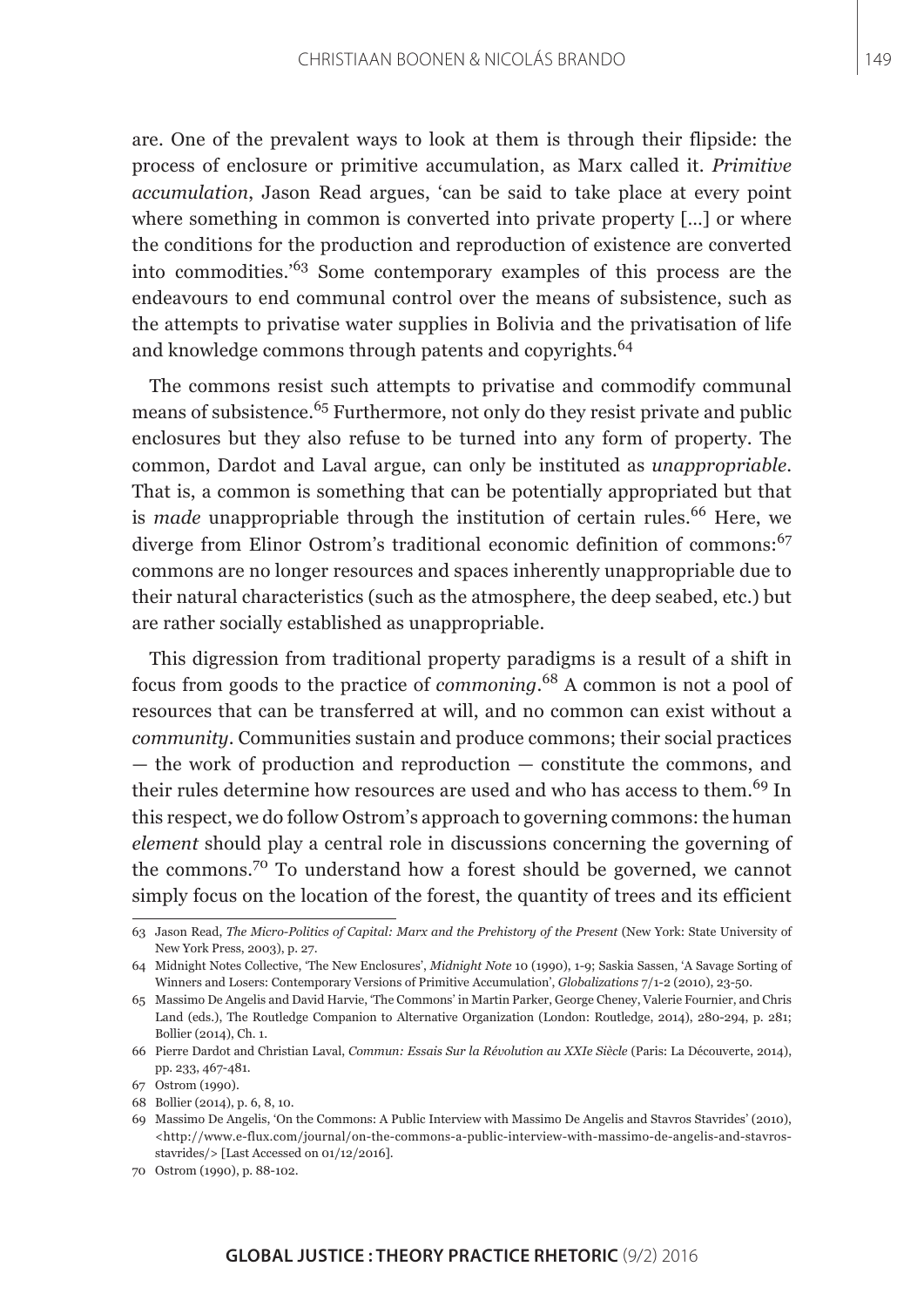distribution of benefits. We must also consider the human practices and social systems involved in the maintenance and reproduction of the earth's resources and spaces.<sup>71</sup>

To be clear, commons do not entail prohibition of the use (or occupation) of specific resources; rather, they imply that neither these resources nor the land can be commodified or dis-embedded from the practices of co-production, the cooperative system of governance or the ecological relationships that surround them.72 Returning to our discussion of the GDJ, we concede that some kind of distribution, use and occupation of a resource or space is inevitable in case of scarce and rivalrous goods. However, if one does not focus on resource-specific appropriation of the common or on the distribution of its benefits and focuses on the whole social system that enables and structures these resources, and on the practices that sustain them, the idea of unappropriability is further clarified. Some flaws of GDJ theories regarding commons stem from an unwillingness to differentiate between appropriation of *specific resources* and enclosure of *the land and the social systems* that sustain them. Risse, for example, defines his proposal as a 'common ownership' regime but applies it exclusively to the *resources* that are to be considered as common (those required for satisfying basic human needs), although their actual production, distribution and occupation is not taken as a common; these rely on private market mechanisms (properly regulated) or the domestic provision of public goods.73 This is insufficiently common to be designated as common ownership. If the common is narrowed only to include the earth's natural resources, without acknowledging the larger domain where these goods are produced and the mechanisms through which they are distributed, then it hardly fulfils its definition.<sup>74</sup>

Risse argues against this expansive role of the social element in the codetermination of the commons. He believes that allowing co-owners to have a say (and veto right) over every decision on the production, provision and distribution of the commons demands too much from a deliberation and could be potentially detrimental to the opportunity to satisfy one's basic needs.<sup>75</sup>

<sup>71</sup> Elinor Ostrom and Charlotte Hess, 'A Framework for Analyzing the Knowledge Commons' in Charlotte Hess and Elinor Ostrom (eds.), *Understanding Knowledge as a Commons* (Cambridge, MA: MIT Press, 2007), 41-82, p. 43.

<sup>72</sup> Tully (2013), pp. 228-229.

<sup>73</sup> See Risse (2012), Ch. 6, esp. p. 111. For a critique, see Aresh Abizadeh, 'A Critique of the "Common Ownership of the Earth" Thesis', *Les ateliers de l'étique/The Ethics Forum* 8/2 (2013): 33-40, p. 35.

<sup>74</sup> Abizadeh (2013) presents a similar critique, arguing that Risse's account imposes moral constraints on other property regimes but that its focus on *use* dismisses an actual discussion about ownership. We sympathise with his critique of Risse's *ownership* credentials (and would endorse it for various other GDJ proposals); however, our concern here is with Risse's *commons* credentials. We consider that even if Risse's theory were an alternative *ownership* regime, it would still not be a *common* ownership regime. Its individualist focus, its reliance on centralised mechanisms of production and provision and the absence of socioecological and democratic elements makes it insufficiently *common*. We thank an anonymous reviewer for comments on this point.

<sup>75</sup> Risse (2012), pp. 120-122.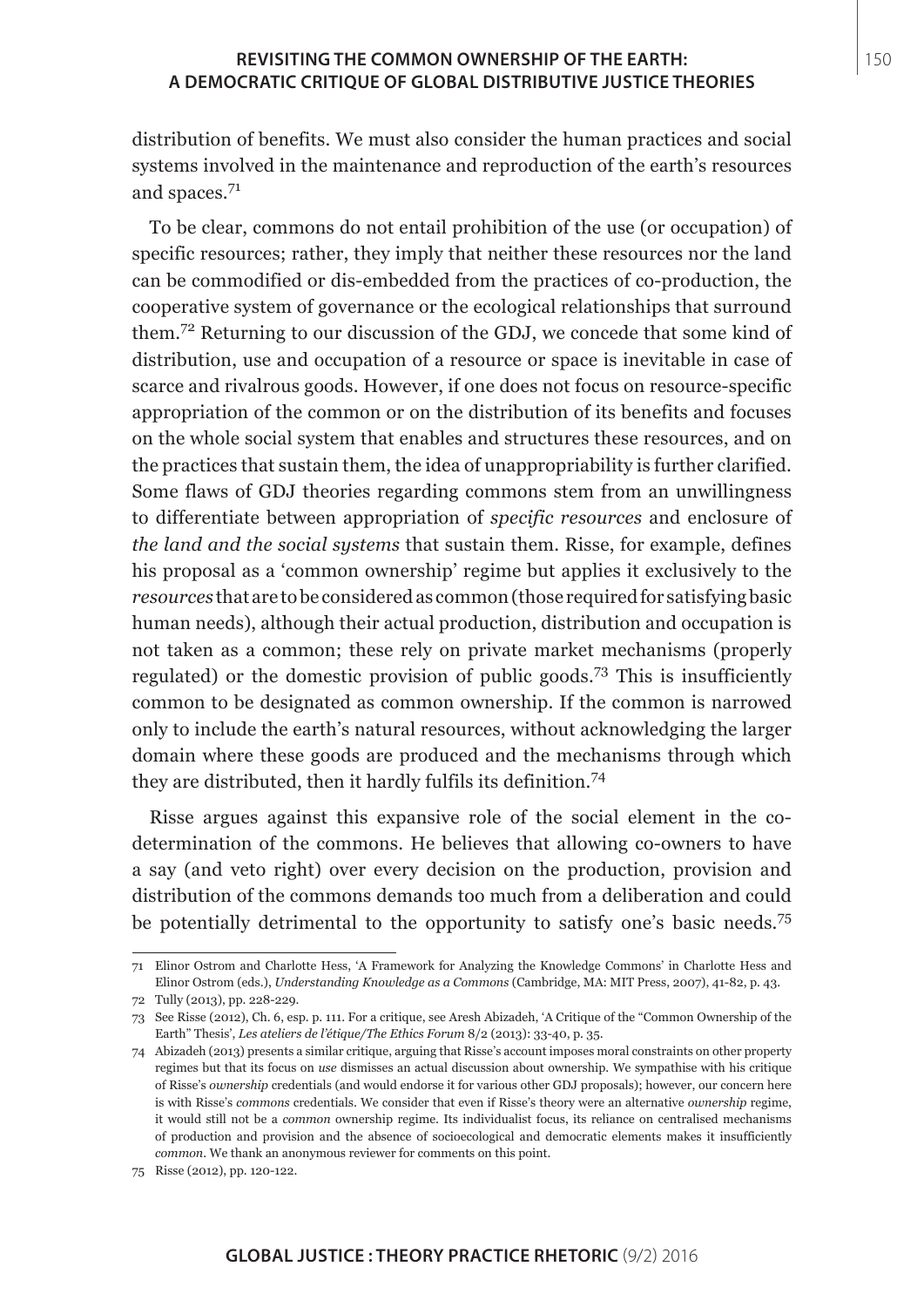First, Risse's all-or-nothing idea of deliberation does not do justice to the various possible ways in which co-determination may be carried out; unanimity is not a requirement for almost any democratic scenario, and therefore there is no reason it should be assumed here.<sup>76</sup> Second, even if a strict veto right were inherent to the co-determination of the commons, a veto on satisfying basic needs would be an unthinkable option. Co-determination ensures that everyone is bound by the same directives and, hence, no one would have the audacity to veto need satisfaction knowing that his/her own basic needs are at stake.

Second, this shift from considering commons exclusively as goods or resources to analysing them as social processes subsequently implies a shift from a sovereign disposition to the co-determination of use. The sovereign ownership of goods, the freedom to alienate or use them at will, would be replaced by processes of collective determination of the use of commons.77 As Carol Gould argues, if a practice is collective and defined by shared goals, then no single participant has more of right than the others to make decisions for this collective.78 Therefore, commons not only comprise a common practice but also (a) consciously created rules/laws to regulate both this common practice and the use of commons and (b) mechanisms that enable democratic participation and conflict so as to allow commoners to select rules/laws. Whereas monological institutions of property discourage popular participation, commons actually try to foster such democratic participation, and democratic credentials are inherent to the practices.

## *Practices of Commoning and the Politics of Democratic Universalisation*

The commons raise as many questions as they help solve; they foster democratic cooperation and provide an alternative to private/public property institutions. But how do these *local* practices relate to a debate that is both *global* and *universal*? First, an important qualification is that commons, in our view, are not a full-blown alternative to private and public institutions of property. However, this does not mean that they are merely a complement or an institutional alternative that performs the tasks that private and public institutions of property neglect to carry out. Precisely because they are an alternative that escapes some of the normative deficiencies of public and private property arrangements, they compete with these institutions as well. This already suggests which role commons might play on the global scene: not only do they allow commoners to reclaim their autonomy but by contesting private and

<sup>76</sup> Abizadeh (2013), pp. 37-38.

<sup>77</sup> Dardot and Laval (2014), pp. 476-478.

<sup>78</sup> Carol C. Gould, 'Structuring Global Democracy: Political Communities, Universal Human Rights, and Transnational Representation', *Metaphilosophy* 40/1 (2009), 24-41, p. 28.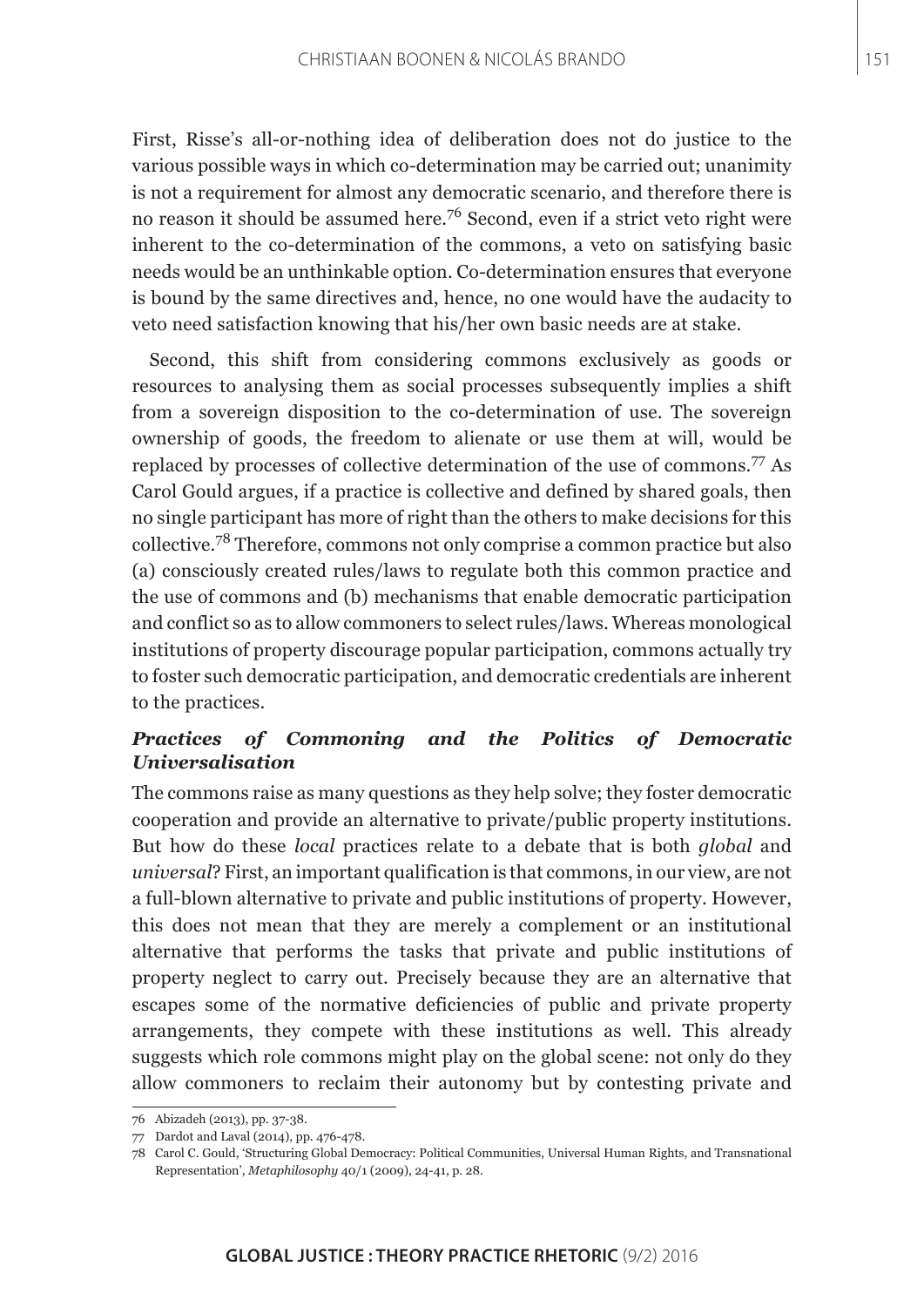public institutions of property, commons also force these monological property institutions to confront their own limits. Even in a more ideally reorganised property system, the oppositional role of commons would still be imperative. Commons are thus local in practice but global in ambition; they are a *glocal* form of politics.79 By forming networks, they can confront the normative deficits in global public and private institutions of property and perform an essential role in the democratic *politics of universalisation*.

One possible concern still remains: the inevitability of exclusion and boundaries. The fear expressed in Hardin's 'tragedy of the commons' is that commons risk depletion and spoliation if not enclosed.<sup>80</sup> The standard response to this narrative is that natural commons are rarely ever open-access regimes, and commoners often devise collective arrangements to manage them.<sup>81</sup> However, this implies that 'some sort of enclosure is often the best way to preserve certain kinds of valued commons.'82 After all, no commons function without rules or laws that determine both use and duties of care and co-production. Laws, in turn, suppose boundaries that determine who ought to do what, where and when regarding this property.<sup>83</sup> The boundaries of a legal order, however, exist by the grace of a political and legal collective that establishes what joint action should be about, thus implying certain forms of inclusion and exclusion.<sup>84</sup>

If the functioning of commons depends on forms of exclusion and bordering, how does this differ from the case of enclosures that is central to private and public property institutions? Could GDJ not respond that commons are just a form of private property on a slightly larger scale (or a form of state property on a smaller scale)? Could it be that bordering processes clash with the universalising aspirations of the commons movement or their attempts to contest forms of exclusion?

The answer is that if enclosures are vital to the endurance of commons, only a *democratic* process of enclosure (as opposed to private or public enclosures) can be justified. This is because boundaries of democratically governed commons are open to constant renegotiation while public and private property regimes are not normatively required to do this. $85$  A tension between the universal values of equality and freedom central to democracies and the concrete, often

<sup>79</sup> James Tully (2014), pp. 73-82.

<sup>80</sup> Hardin (1968).

<sup>81</sup> Bollier (2014), p. 12; E. Ostrom and Hess (2007).

<sup>82</sup> David Harvey, *Rebel Cities: From the Right to the City to the Urban Revolution* (London: Verso Books, 2012), 68-70, p. 70.

<sup>83</sup> Hans Lindhal, *Fault Lines of Globalization: Legal Order and the Politics of A-Legality* (Oxford: Oxford University Press, 2013), p. 3. This concept of boundaries can be interpreted spatially — borders determine where processes of sharing stop — and metaphorically as legal orders structure action.

<sup>84</sup> Lindhal (2013), p. 216.

<sup>85</sup> Mezzadra and Neilson (2013), p. 279.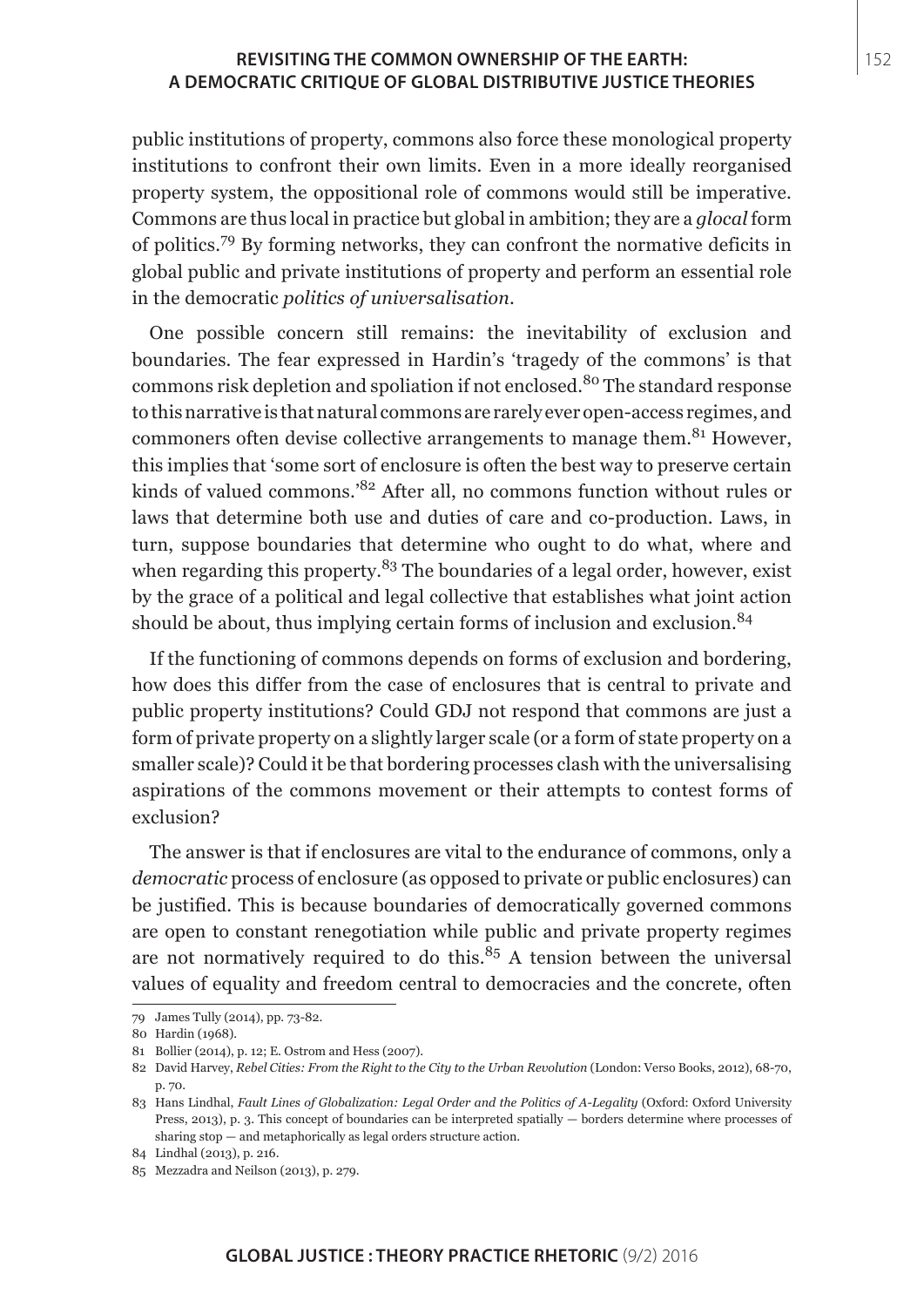limited, realisation of these ideals (borders and boundaries being two such limits) characterises them. What distinguishes democratic decisions from nondemocratic ones is that the former constantly question these (always partly arbitrary) institutions and boundaries. The democratic element at the core of the commons and their common activities are thus key to determining the duties to other commoners and distant others — they cannot abrogate these duties without betraying their democratic ideals. Carol C. Gould's re-conception of the notion of transnational solidarity is a good example of how these different concerns democratic action as being opposed to injustice, the existence of duties towards other communities and individuals, the importance of local autonomy — can be brought together without causing intolerable inconsistencies.<sup>86</sup> Nonetheless, the consequence of accepting the claims of radical democratic theory is that no silver bullet exists that would once and for all allow us to reconcile the competing demands of autonomy/democracy and global solidarity/justice.<sup>87</sup>

#### **Conclusion**

We confronted two literatures that share the assumption that the earth belongs to all in common but that take different roads when turning this idea into a political reality. GDJ theories take the road of (re)distribution; thus, to realise the idea of common ownership of the earth in a world that is currently unjust, we must impose limitations on potential appropriation of valuable resources and spaces and install mechanisms that (re)distribute the benefits taken from these resources in a way that accords with predefined principles of justice. The problem with the GDJ focus on principles of redistribution is that it dismisses other questions that are equally important when dealing with common ownership. For instance, how do social practices affect the way these common goods come into being? Moreover, who can legitimately decide how the distribution occurs?

A consequence of this selective focus is that public and private property institutions are taken as a given. In GDJ theories, the (re)distribution of common goods is inevitable due to the assumption that goods have to exist either as private or public property. We argue that this assumption not only discounts a third option but also disregards some of the normative problems inherent to it. These normative problems all return to the premise that an owner, private or public, is the sole agenda setter with regard to his/her property. The monological character of these property arrangements could result in different pathologies: forms of domination and exclusion or a passive citizenry. GDJ theories are

<sup>86</sup> Carol C. Gould, 'Transnational Solidarities', *Journal of Social Philosophy* 38/1 (2007), 148-164.

<sup>87</sup> Rhyall Gordon, 'Radical Openings: Hegemony and the Everyday Politics of Community', *Rethinking Marxism* 28/1 (2016), 73-90.